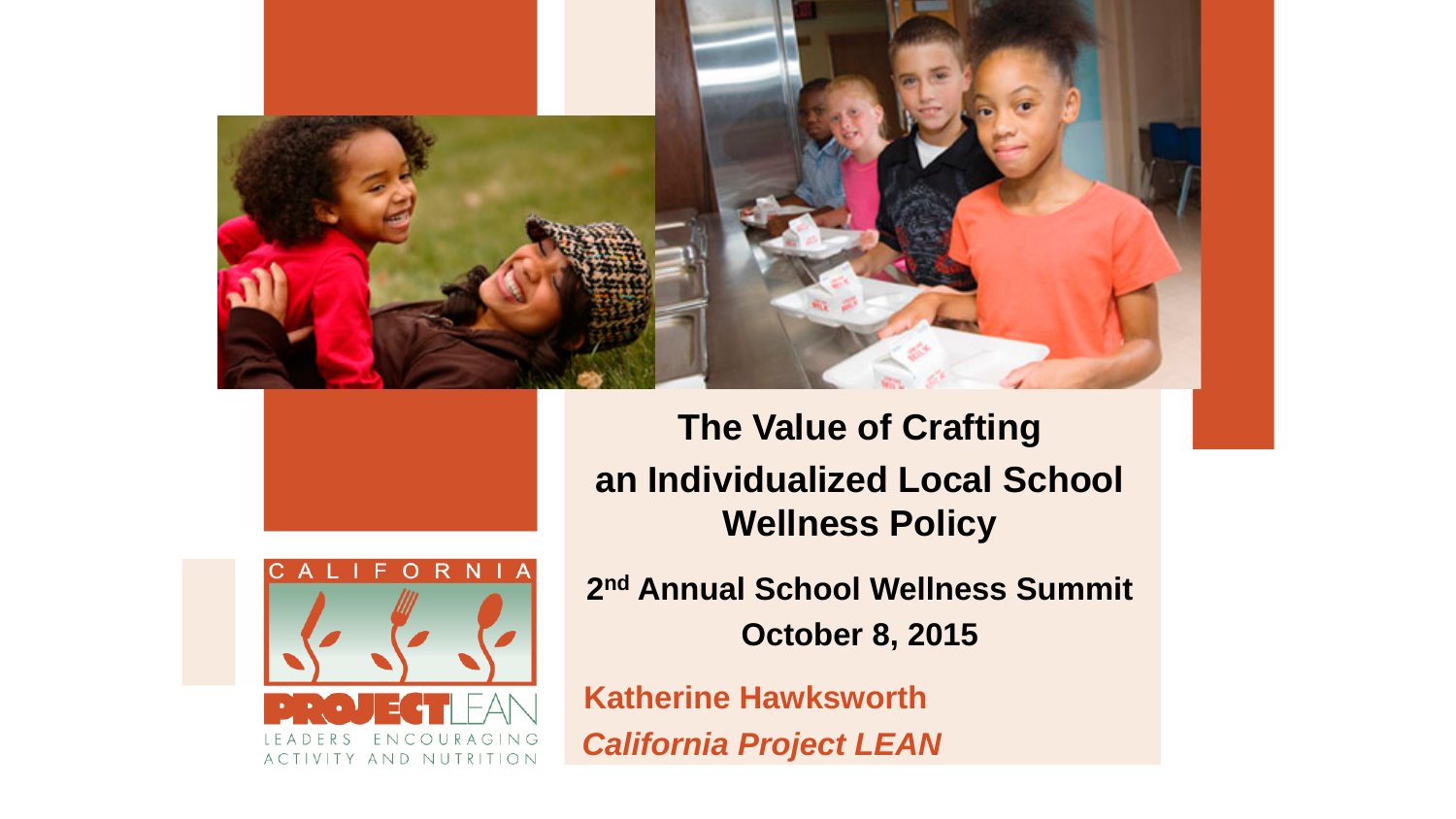## **California Project LEAN (CPL)**

- **CPL is a program of the Public Health Institute (PHI)**
- **CPL works to advance nutrition and physical activity policy in schools and communities**
- **Efforts are centered on:**
	- **Youth and parent empowerment approaches**
	- **Policy and environmental change strategies**
	- **Community-based solutions**

**[www.CaliforniaProjectLEAN.org](http://www.californiaprojectlean.org/)**



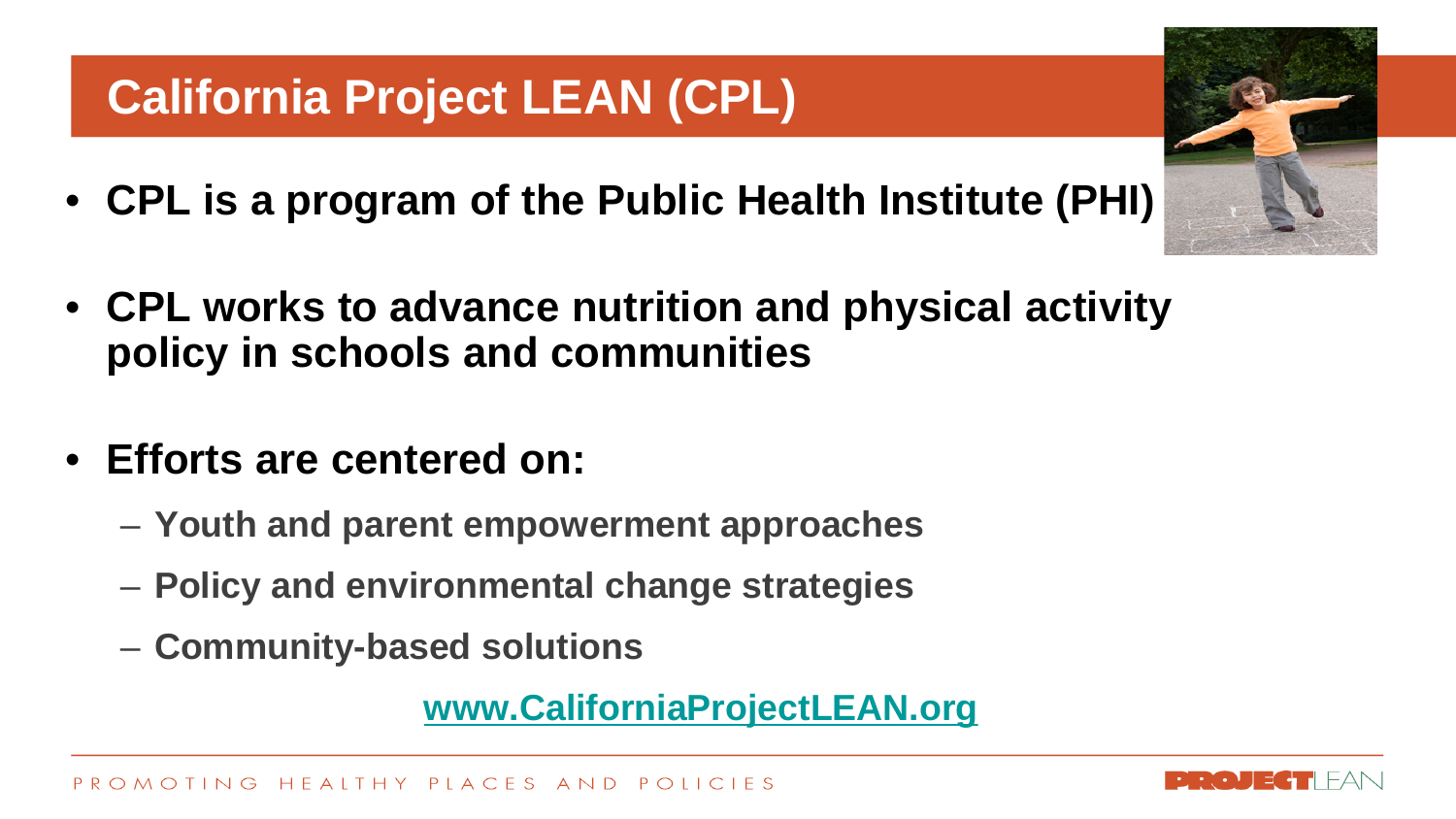## **California Project LEAN (CPL)**

**CPL has served as a training and technical assistance provider for many statewide and local initiatives:** 

- **Healthy Eating, Active Communities**
- **Building Healthy Communities**
- **Healthy Eating Active Living (HEAL)**
- **Communities Putting Prevention to Work**
- **Community Transformation Grant (CA4Health)**
- **Training and Resource Center (Bay Area and Central Valley)**



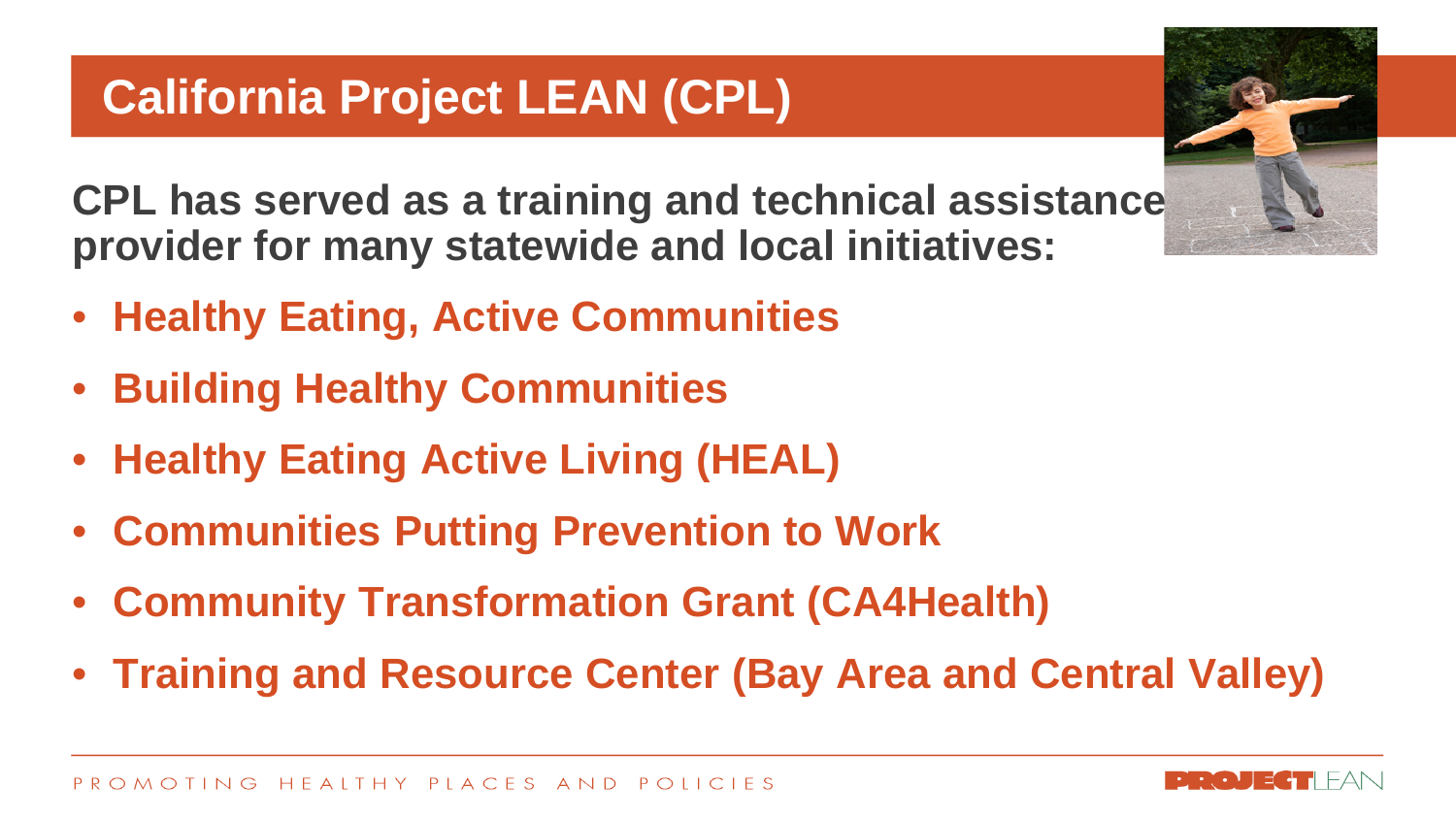**The number of teens who are overweight is increasing in the United States where three of every ten youth are overweight or obese and rates are higher for African American and Latino youth.**

**Ogden CL, Carroll MD, Kit BK, Flegal KM. Prevalence of Childhood and Adult Obesity in the United States, 2011-2012. JAMA. 2014;311(8):806-814. doi:10.1001/jama.2014.732.**

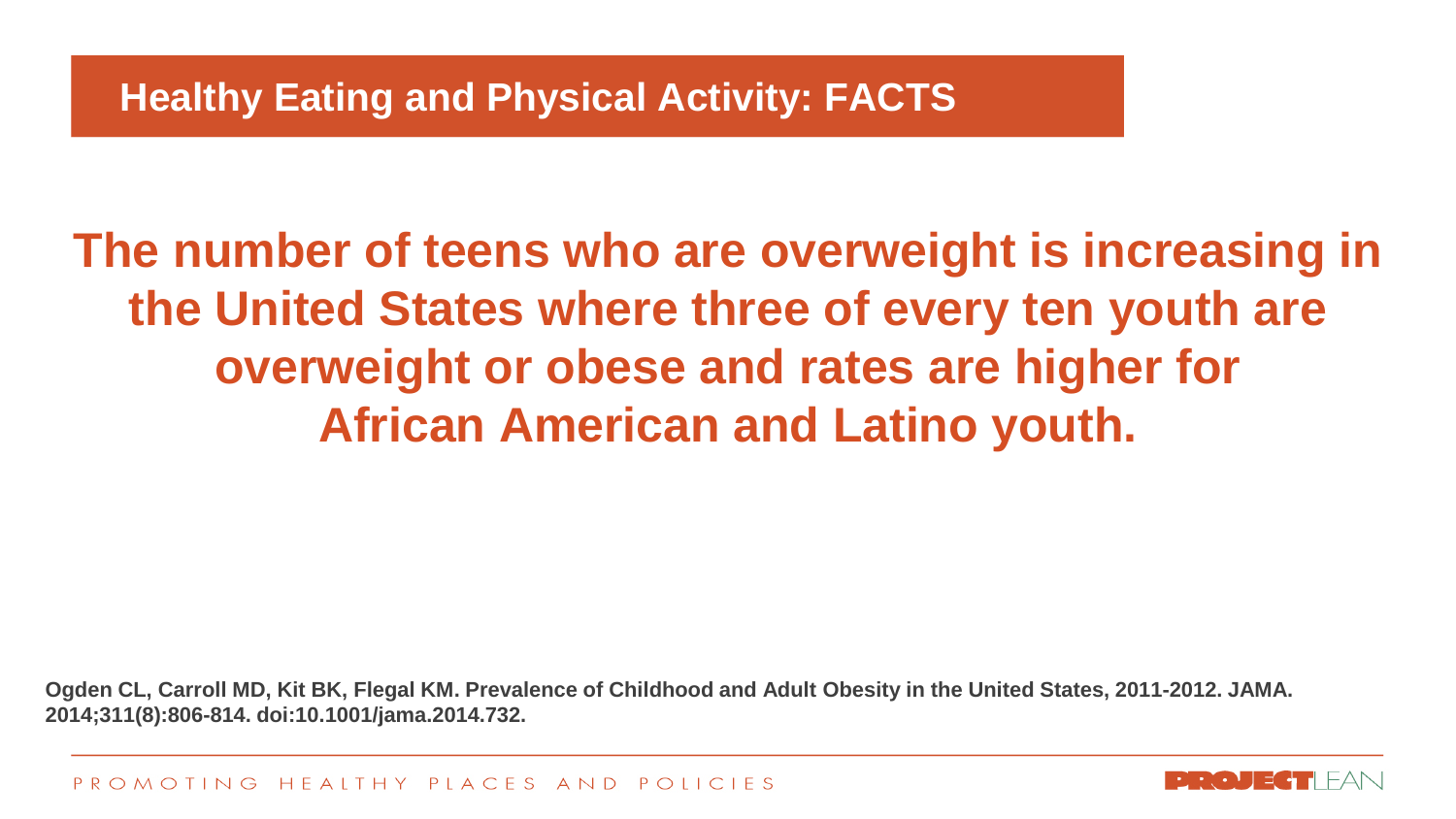# **Most teens eat more fat and added sugar than is recommended. Approximately half of these empty calories come from six sources: soda, fruit drinks, dairy desserts, grain desserts, pizza, and whole milk.**

**Reedy J, Krebs-Smith SM. Dietary sources of energy, solid fats, and added sugars among children and adolescents in the United States. Journal of the American Dietetic Association 2010;110:1477–1484.**

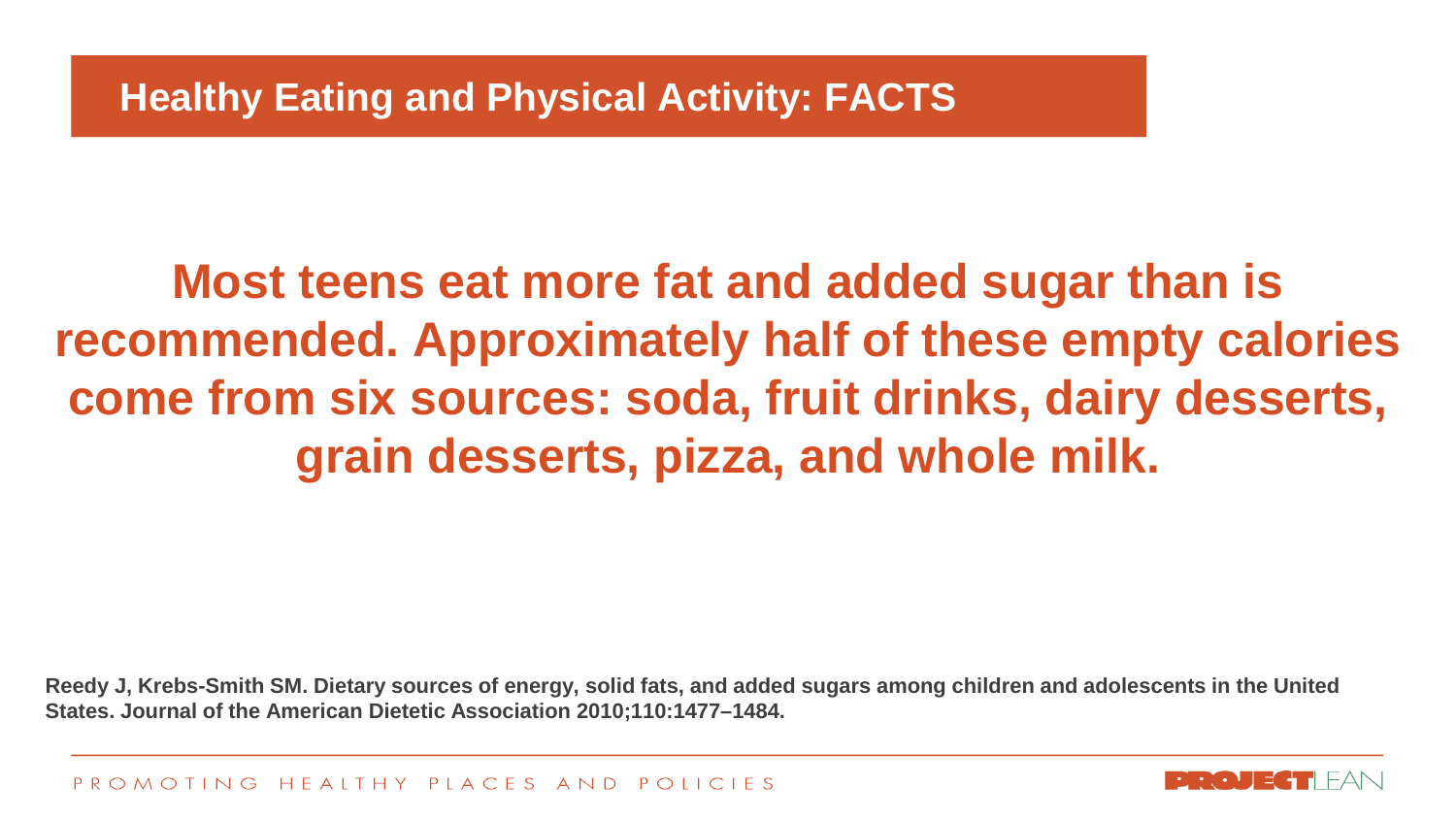#### **Healthy Eating and Physical Activity: FACTS**

**Drinking sugary drinks can result in weight gain, overweight, and obesity. Providing access to drinking water is a healthy alternative that can help keep weight down.**

**Muckelbauer R, Libuda L, Clausen K, Toschke AM, Reinehr T, Kersting M. Pediatrics. Promotion and provision of drinking water in schools for overweight prevention: randomized, controlled cluster trial. Pediatrics. 2009 Apr;123(4):e661-7.** 

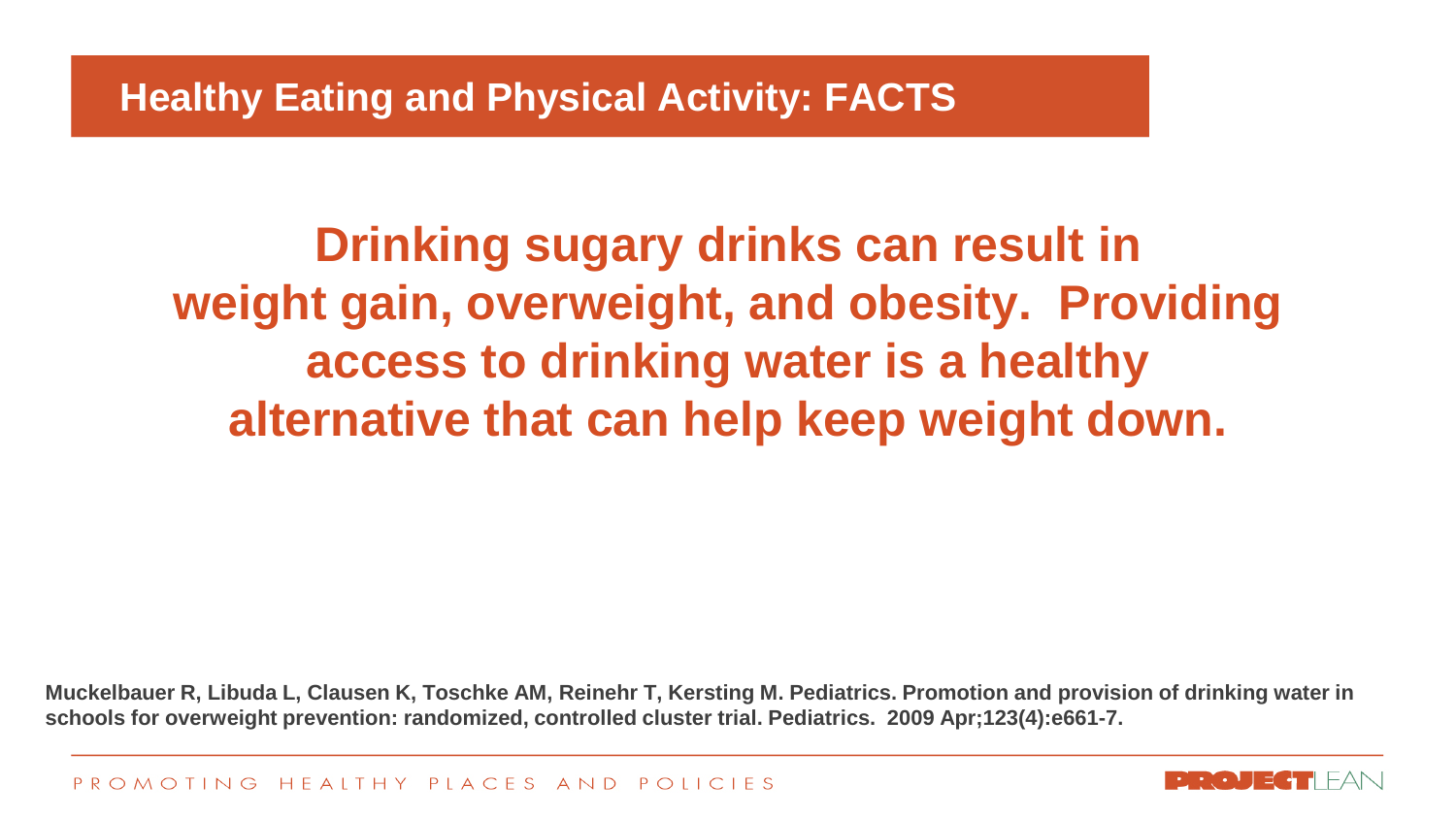# **Only 29% percent of high school students had participated in at least 60 minutes per day of physical activity and less than half (48%) of high school students attended physical education classes in an average week.**

**CDC. Youth Risk Behavior Surveillance—United States, 2013. MMWR 2014;63(SS-4).**

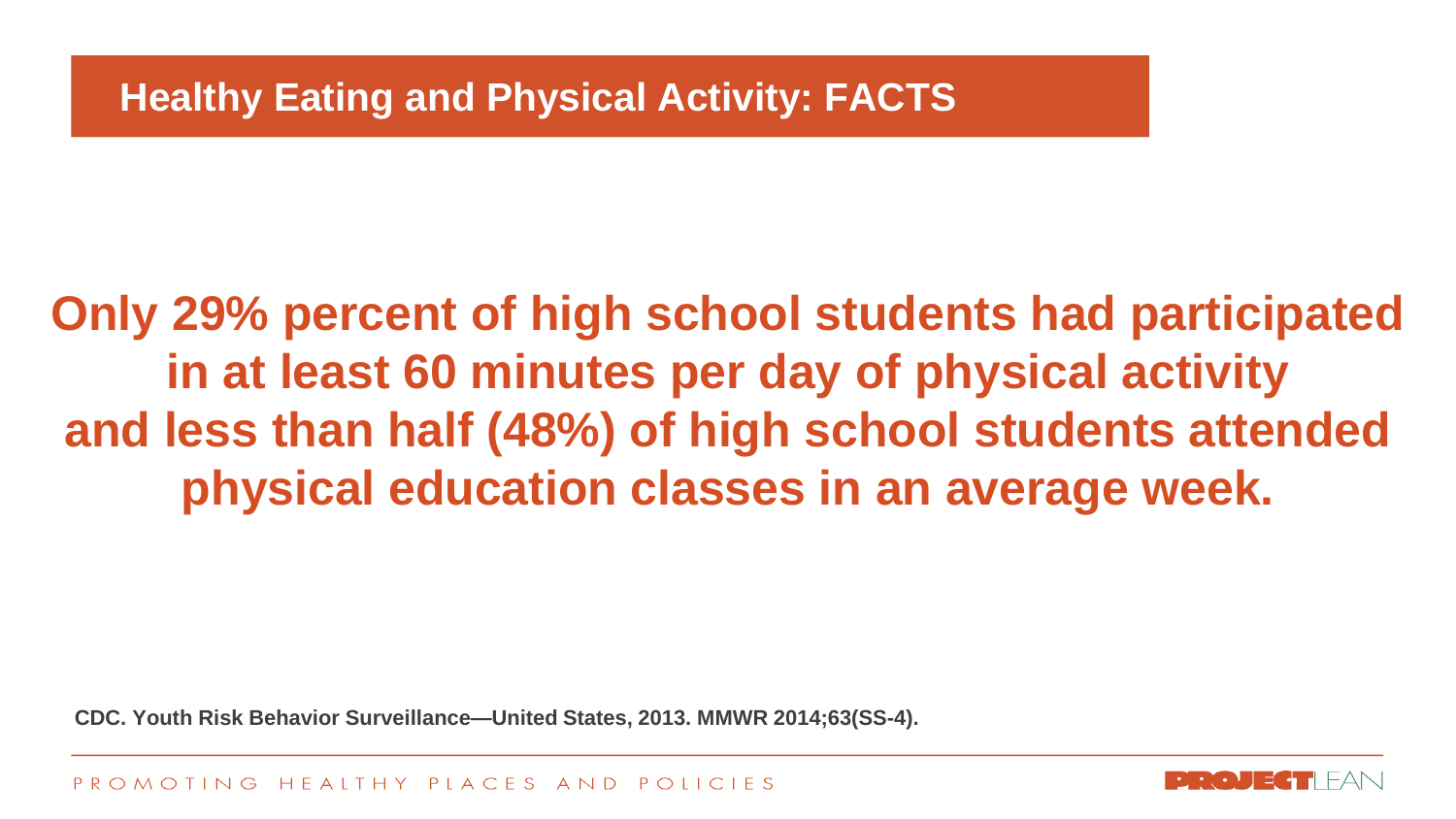

| % Students NOT in the HFZ |                   |                             |
|---------------------------|-------------------|-----------------------------|
|                           | <b>California</b> | <b>Santa Barbara County</b> |
| <b>Grade</b>              |                   |                             |
| 5th                       | 40.5%             | 39.1%                       |
| 7th                       | 38.5%             | 37.7%                       |
| 9th                       | 35.8%             | 35.7%                       |

2013-14 California Physical Fitness Report



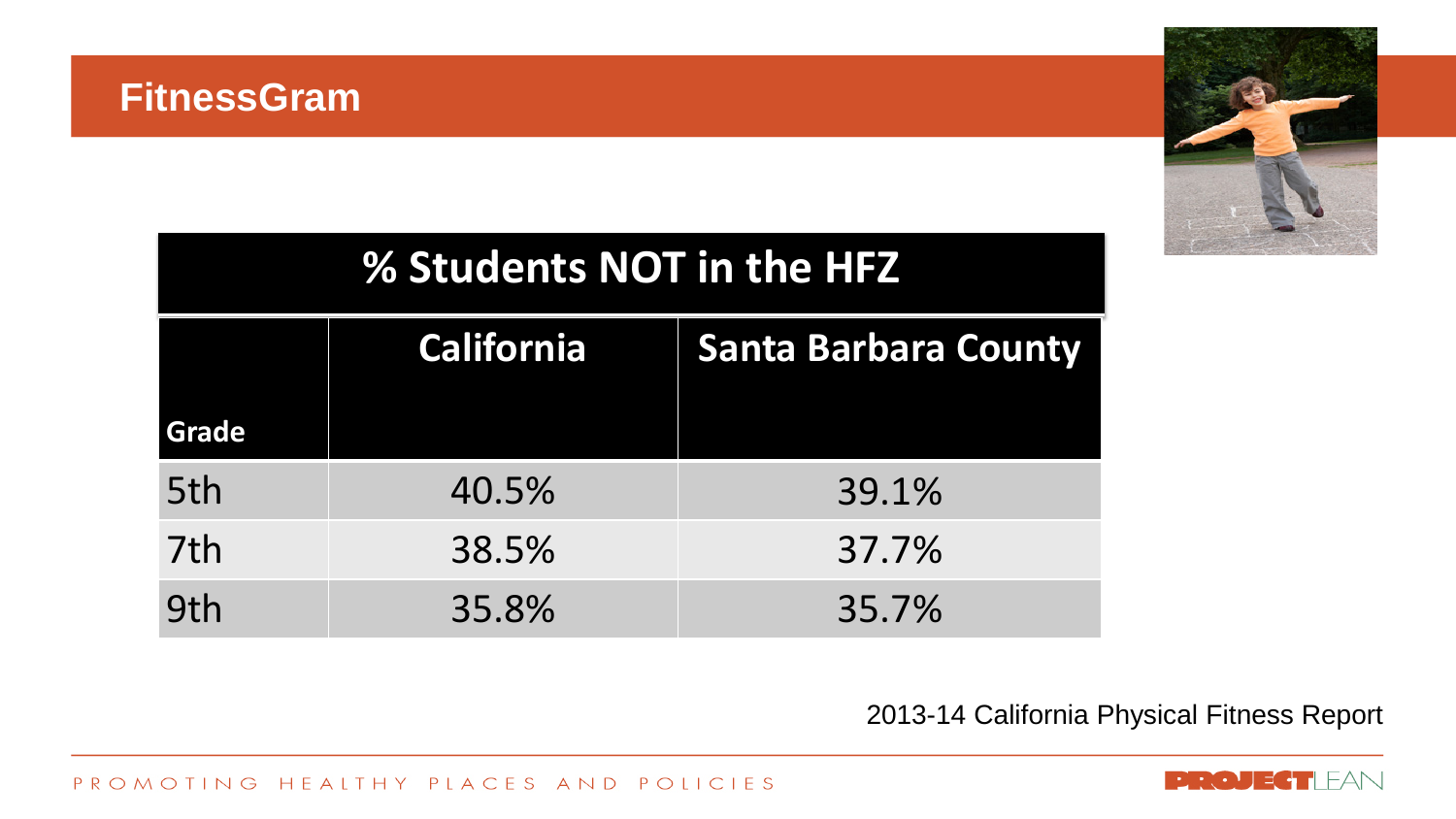• **More children and adolescents at risk for Type 2 diabetes**



- **Children and adolescents with chronic disease more likely to miss school**
- **Unhealthy, unfit students are more likely to have lower academic achievement**
- **1st generation in history where children may not live as long as their parents**

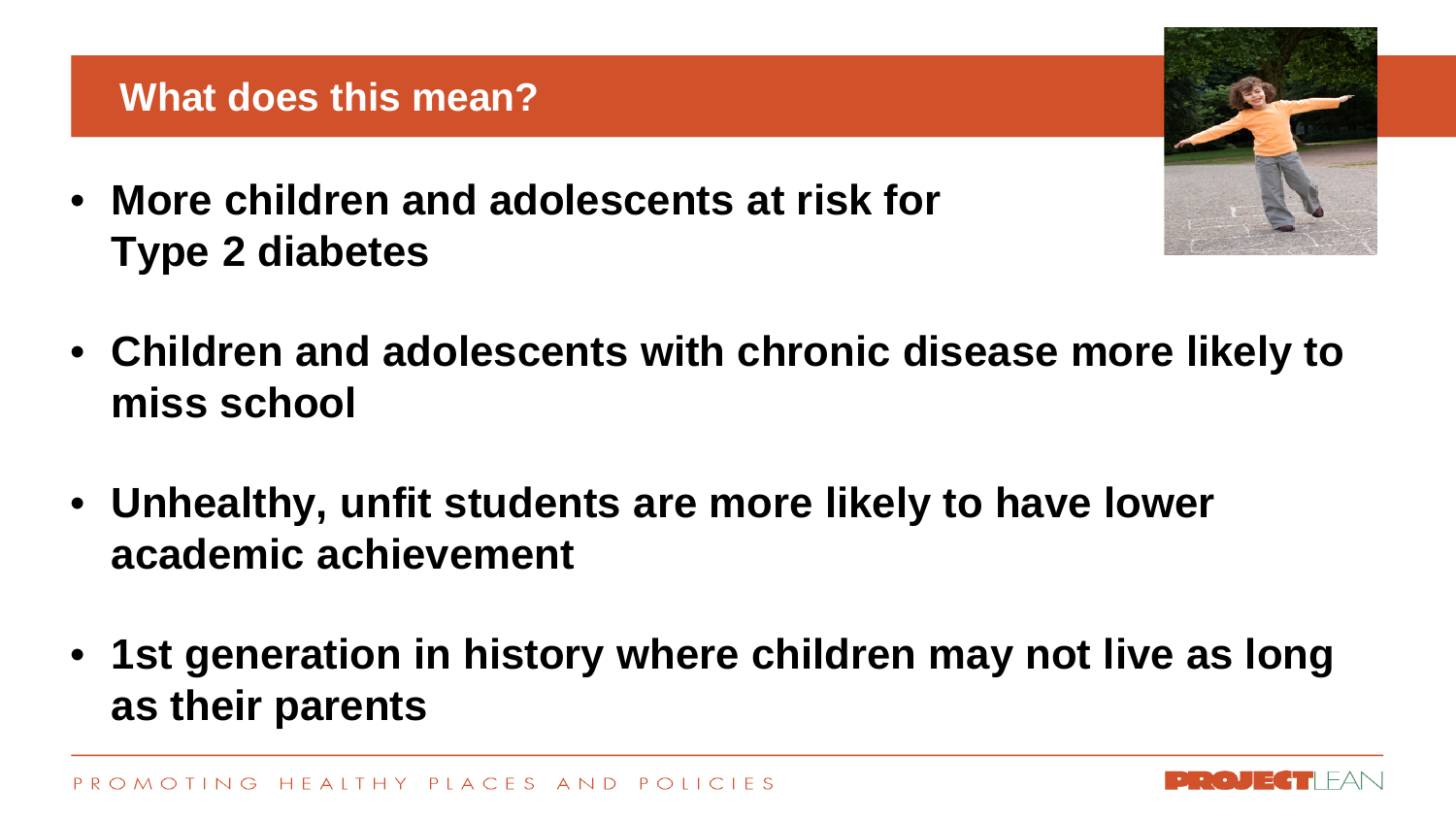#### **AGREE or DISAGREE**



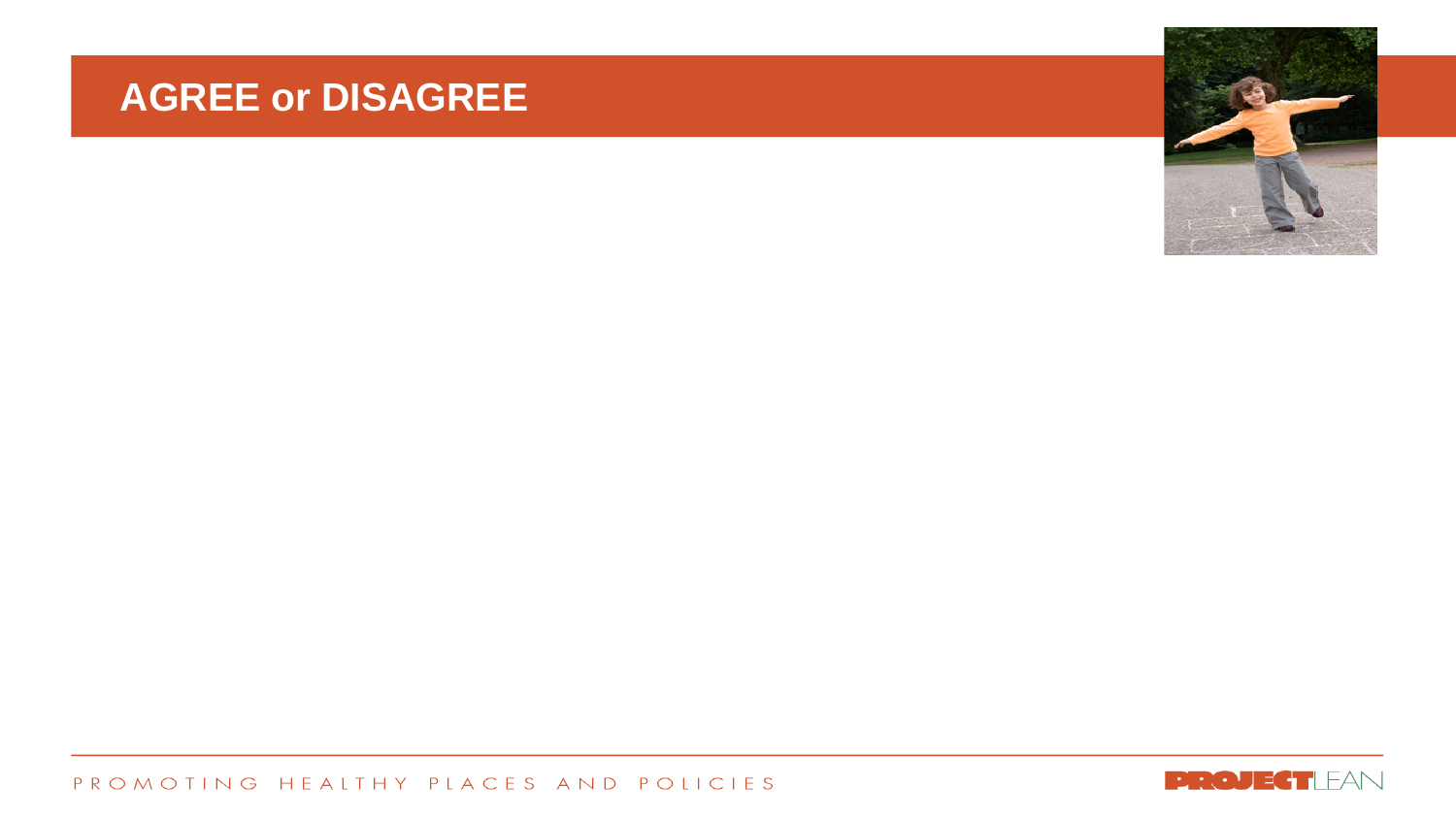# **Institute of Medicine**

It is unreasonable to expect that people will change their behavior easily when so many forces in the social, cultural, and physical environment conspire against such change.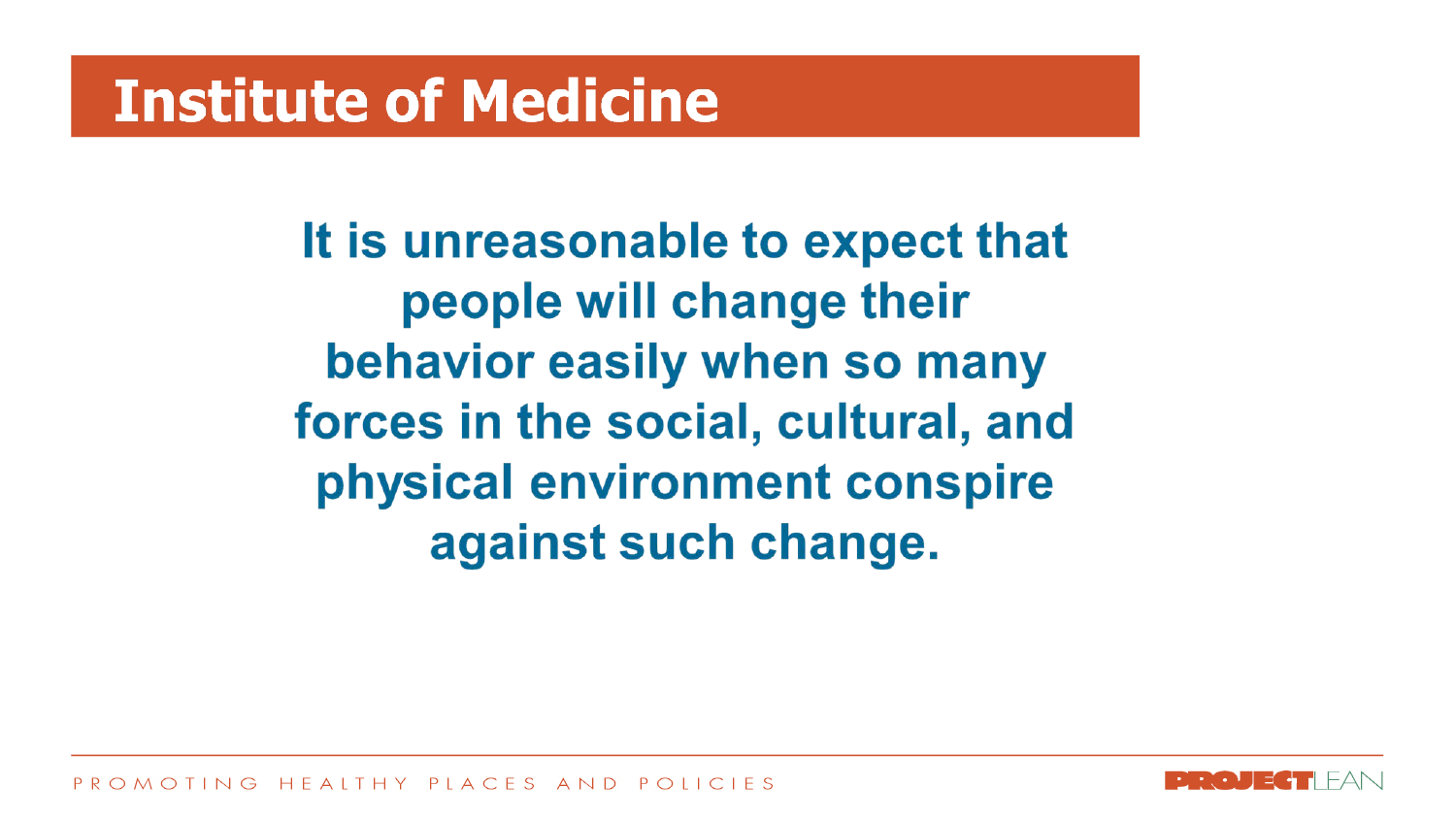## IOM's APOP Report

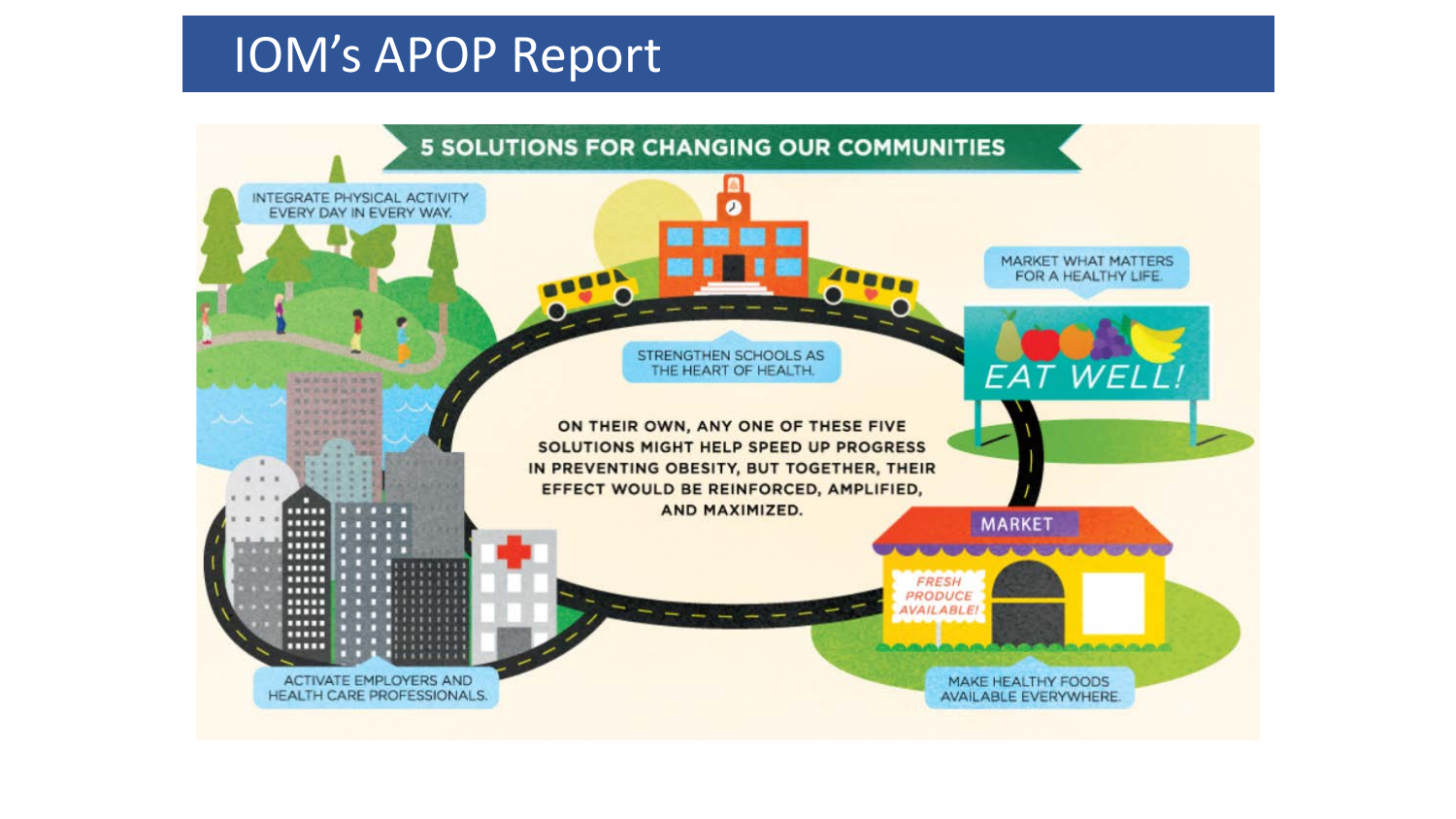#### **Schools Play a Key Role in Wellness**

### **CDC's Core Messages:**

- **Healthy students are better learners**
- **Schools can influence eating and physical activity behaviors – at school and at home**
- **All students deserve the opportunity to be healthy and successful**
- **Healthy, successful students help build strong communities**

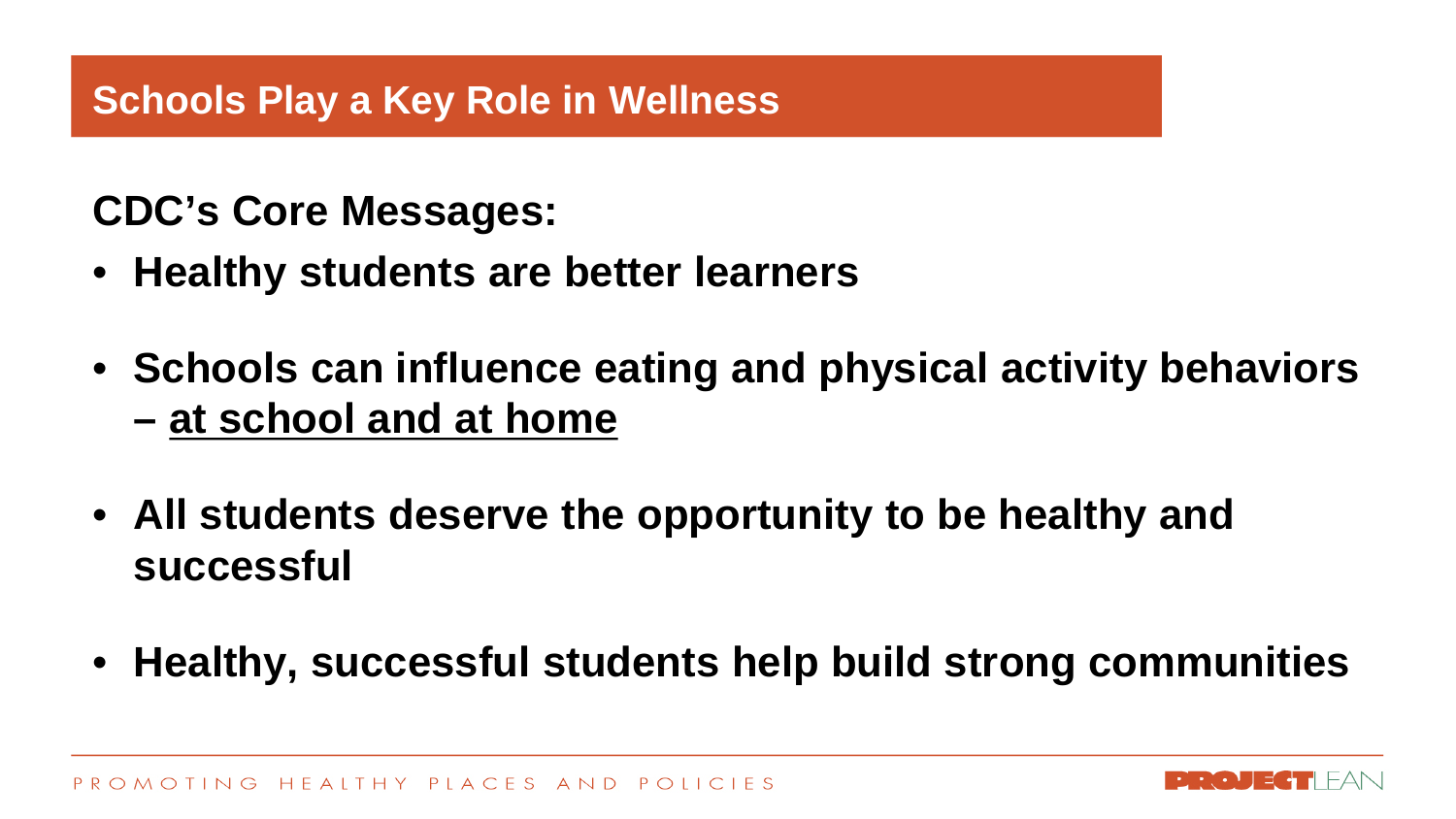## **Local School Wellness Policy REQUIREMENTS**

- $\mathbf{L}$ • **Nutrition Guidelines for Foods on Campus**
- **Goals:**
	- **Nutrition Education and Promotion**
	- **Physical Activity**
	- **Other school-based activities that promote student wellness.**
- **Stakeholder Involvement**
- **Implementation/Notification**

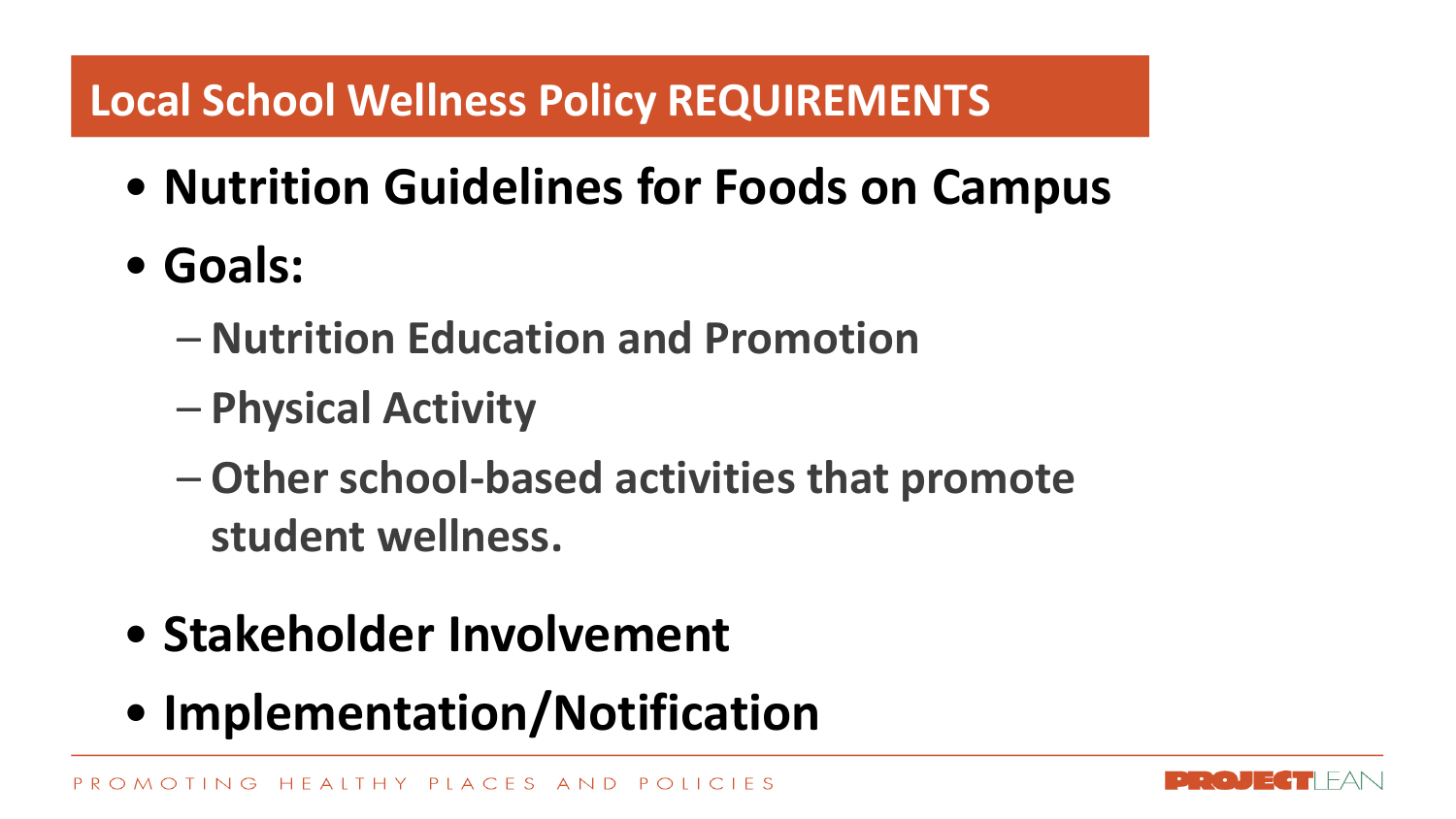#### **Other School-Based Activities**

## **Coordinated School Health**

- **Health Education**
- **Health Services**



- **Counseling, Psychological and Social Services**
- **Healthy and Safe School Environment**
- **Health Promotion for Staff**

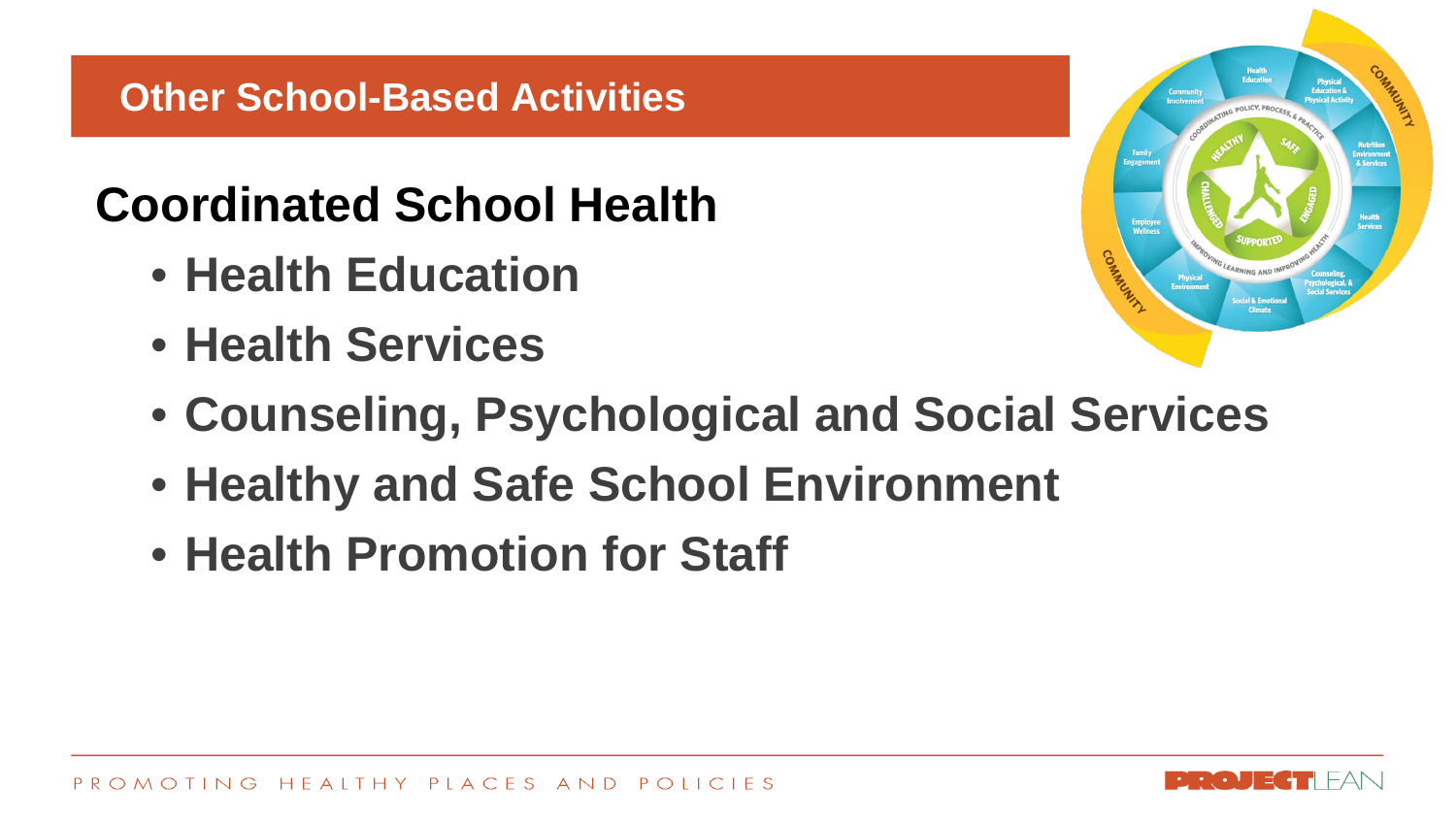#### **Wellness policies should:**

• **Reflect community priorities**

- 
- **Be real- not a document that sits on a shelf**
- **Attribute responsibility to specific people and create timelines to make them real**
- **Be expanded over time**
- **Ideally identify resources to implement steps**

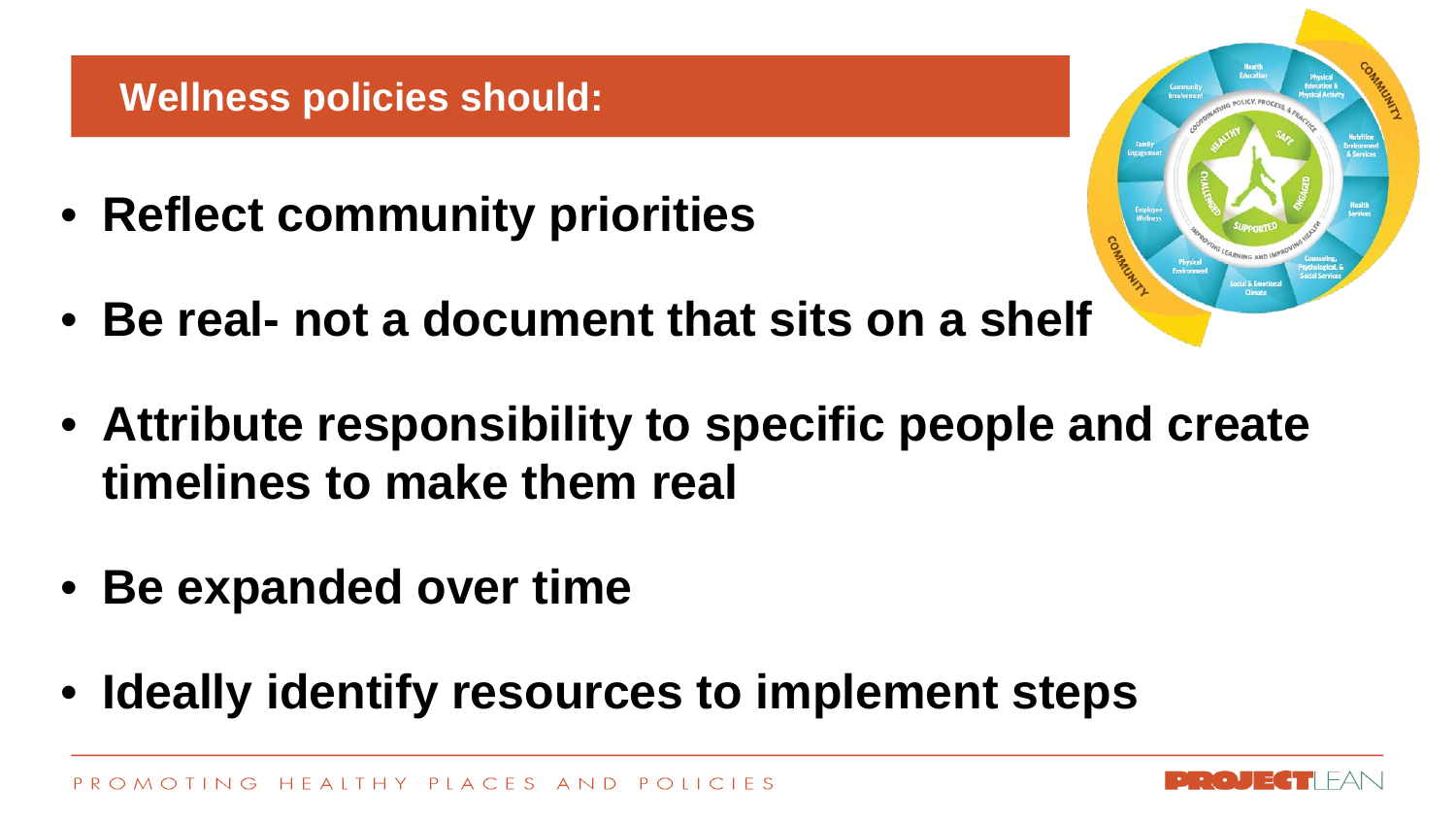#### **Progress and Pitfalls: CA Survey Results**

- **Wellness Policies, Committees, and Priorities**
- **Nutrition Education**
- **Physical Education and Physical Activity**
- **Nutrition and Product Marketing**
- **Water**
- **Local Control Accountability Plan (LCAP)**

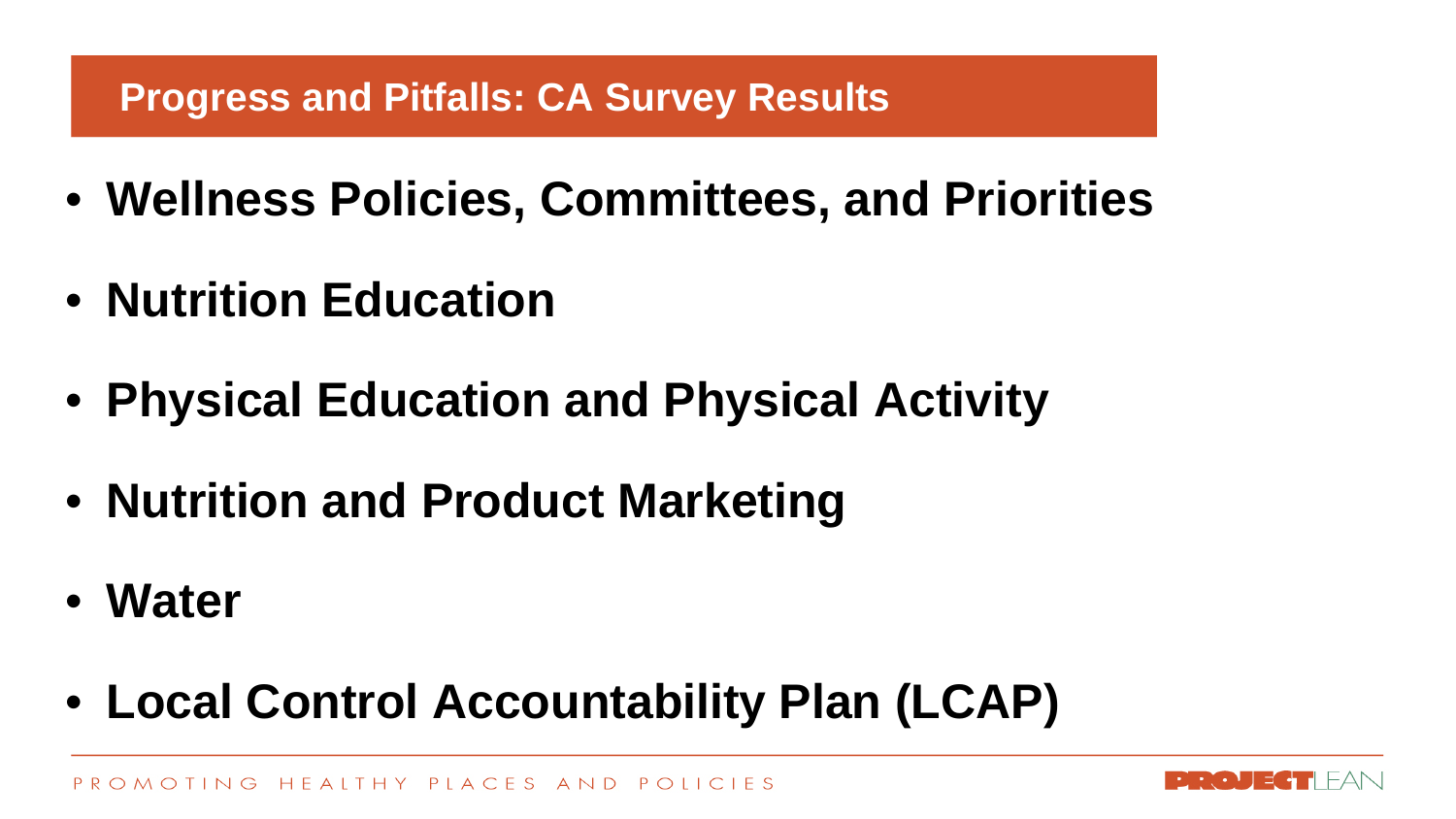**School Wellness Assessment Tools**

# **WellSAT:** <http://wellsat.org/>

# **School Health Index:**

<http://www.cdc.gov/healthyschools/shi/index.htm>

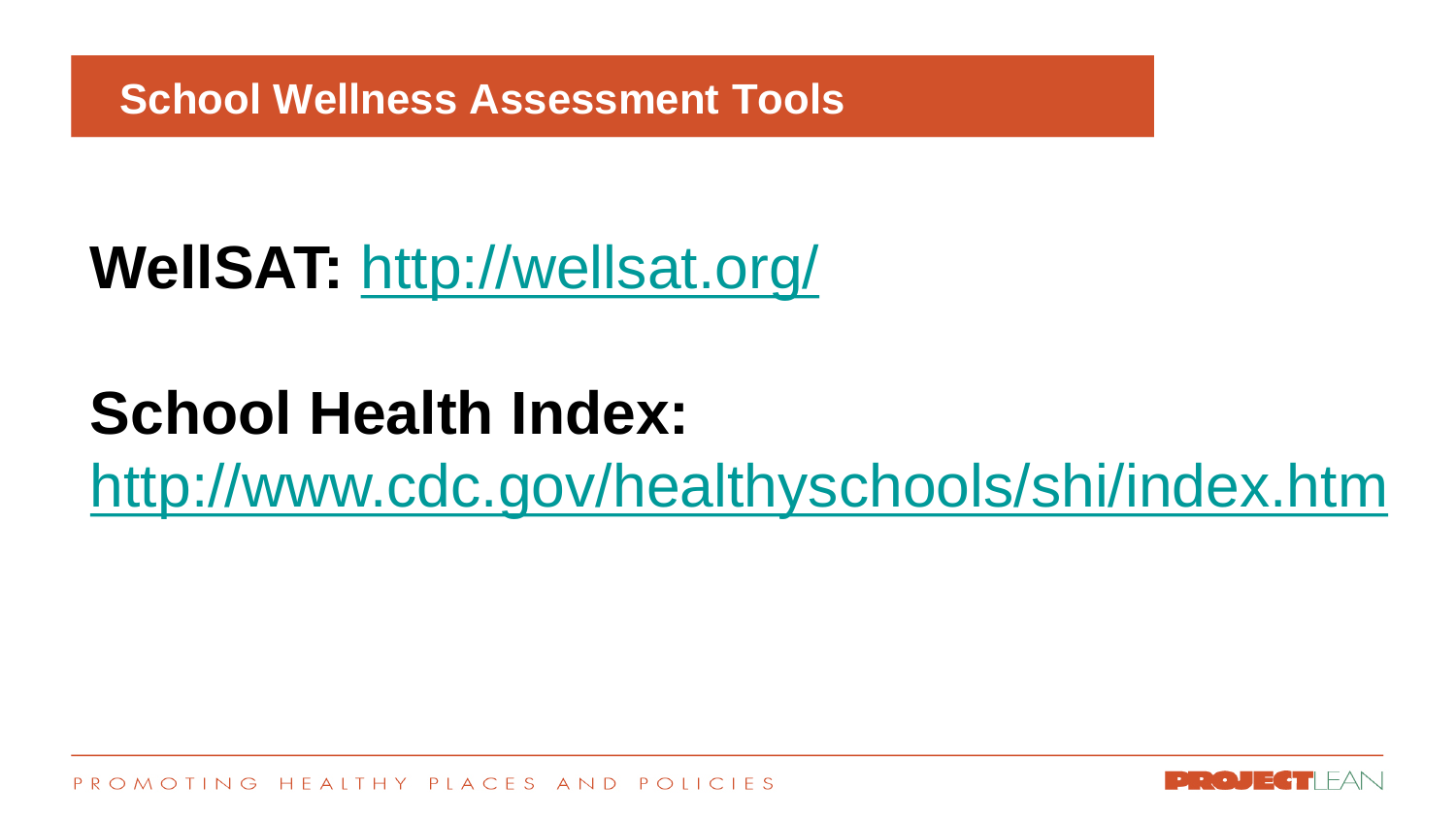- **Only unflavored, non-fat or low-fat unsweetened milk will be sold with school breakfast and lunch.**
- **Juice will not be served as a substitute for fruit and vegetables.**
- **Meals prepared at school shall utilize fresh, whole, unpackaged, unprocessed or minimally processed ingredients, to the maximum extent possible, in order to preserve nutritional content and reduce packaging waste.**
- **After obtaining food, students will have at least 20 minutes to eat lunch.**



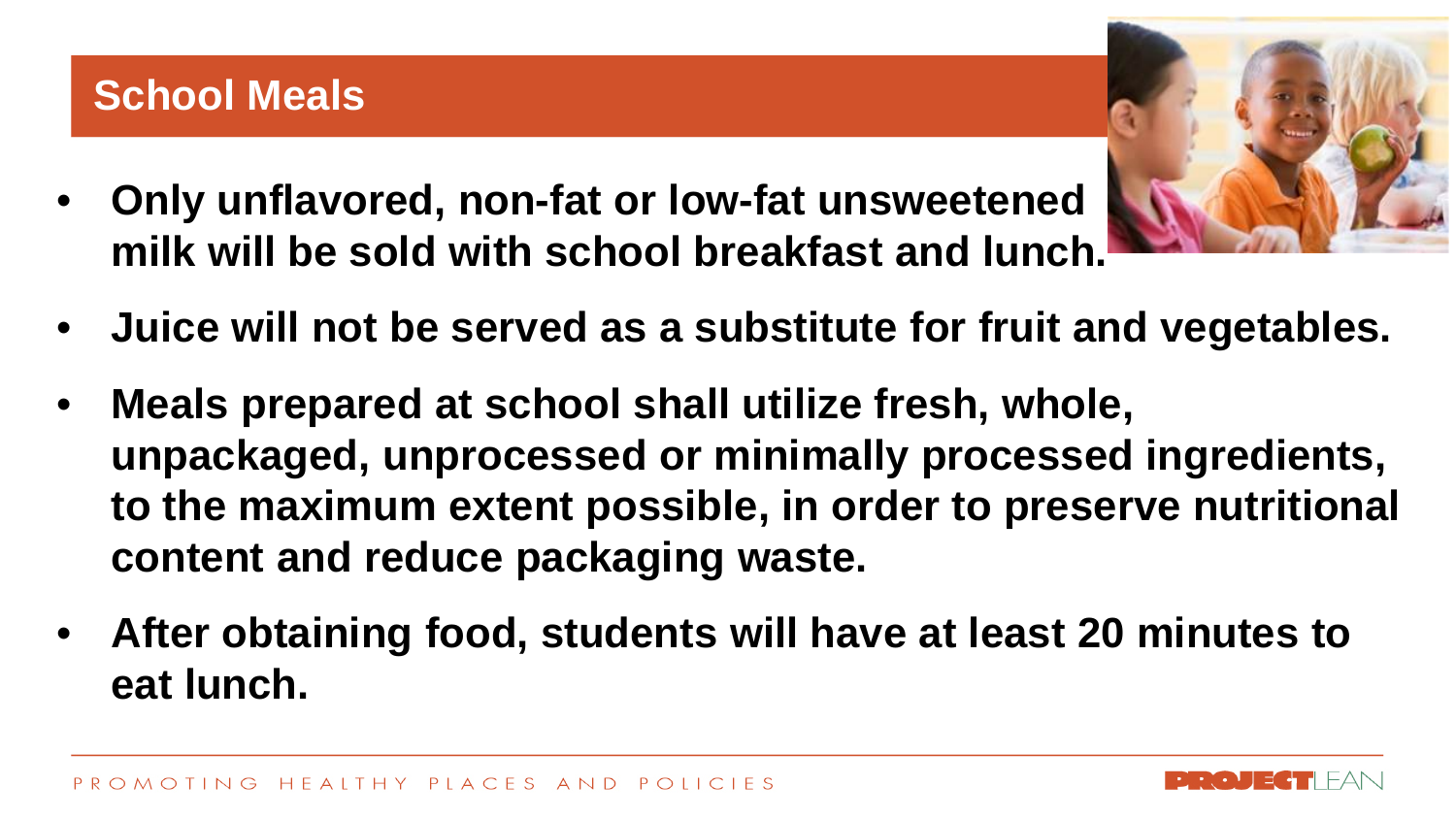#### **Water**

- **Retrofit or replace fountains to include bottle refillers and chillers wherever possible**
- **Increase access to fountains in additional locations**
- **Include water access in the facilities master plan, and facilities managers should do a biannual assessment of water access and maintenance**
- **Allow students to carry and take water into the classroom, provided that the water is in a capped, clear, container, such as a bottle, to prevent spills**
- **Cleaning, maintenance, and testing**



![](_page_19_Picture_8.jpeg)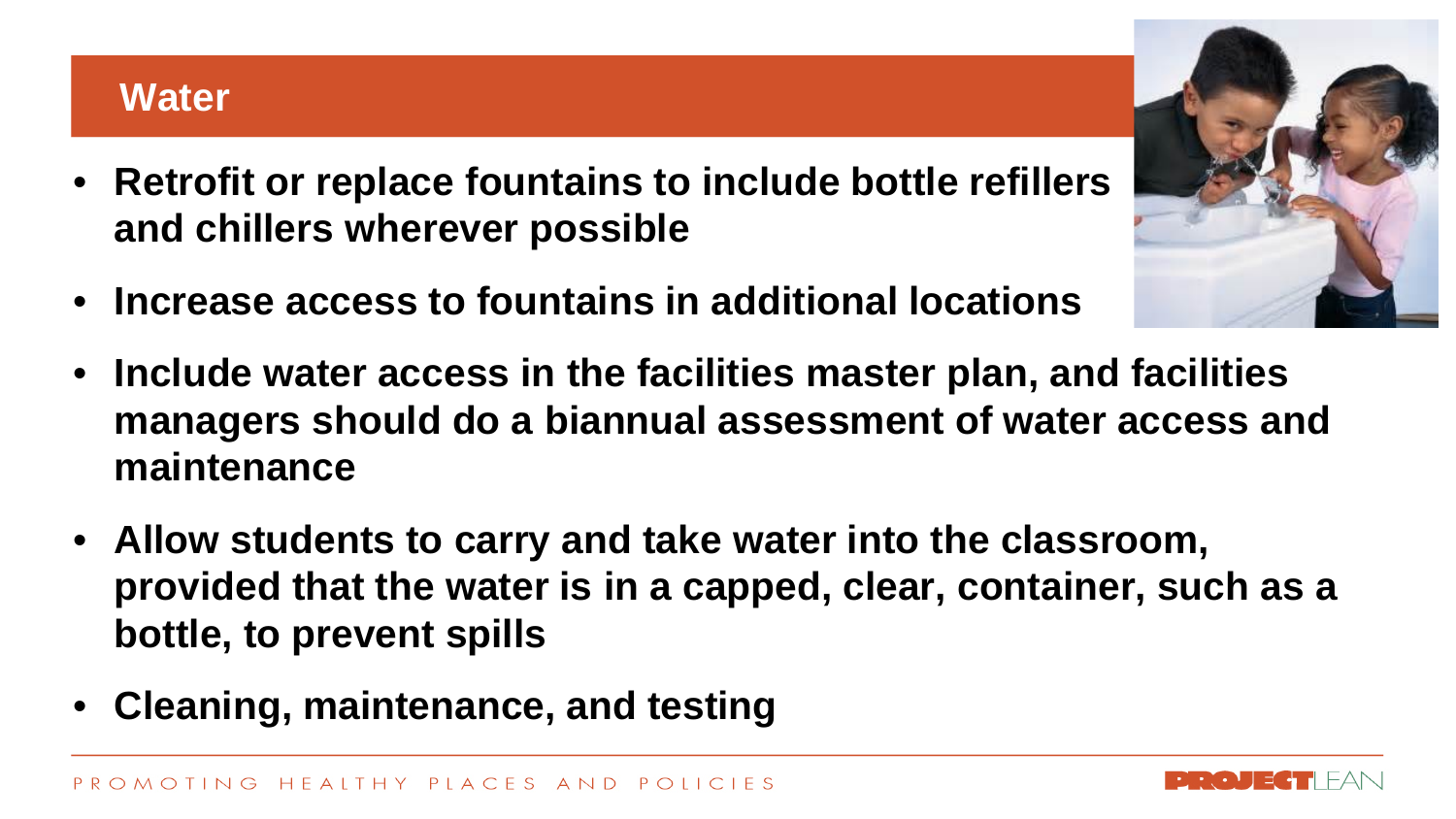### **Nutrition Education and Promotion**

- 
- **Integrate nutrition education into other core subjects such as math, science, language arts, and social sciences, as well as in non-core and elective subjects and afterschool programming.**
- **Provide nutrition and health posters, signage, or displays in the cafeteria food service and dining areas, classrooms, hallways, gymnasium, and/or bulletin boards that are frequently rotated, updated, or changed (e.g., seasonal foods).**

![](_page_20_Picture_5.jpeg)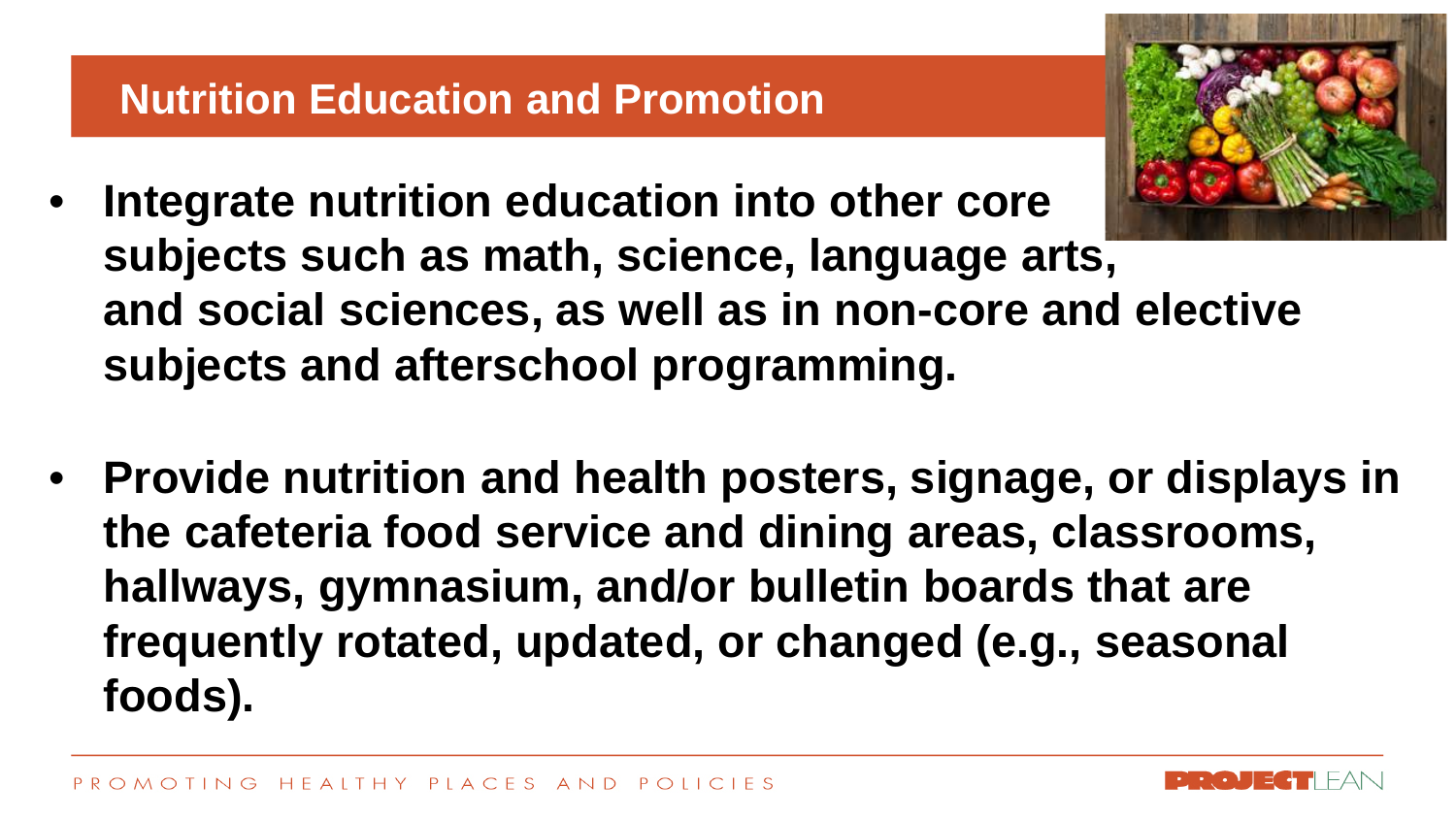#### **Physical Education**

- **The district will meet California State Physical Education standards of 200 minutes for Elementary School and 400 minutes per 10 days for Middle/Junior High and High School.**
- **Engage students in moderate to vigorous physical activity for at least 50 percent of class or session time.**
- **Ensure Physical Education classes will have the same student/teacher ratios used in other classes.**
- **Not allow automatic waivers or substitutions for Physical Education.**

![](_page_21_Picture_6.jpeg)

![](_page_21_Picture_7.jpeg)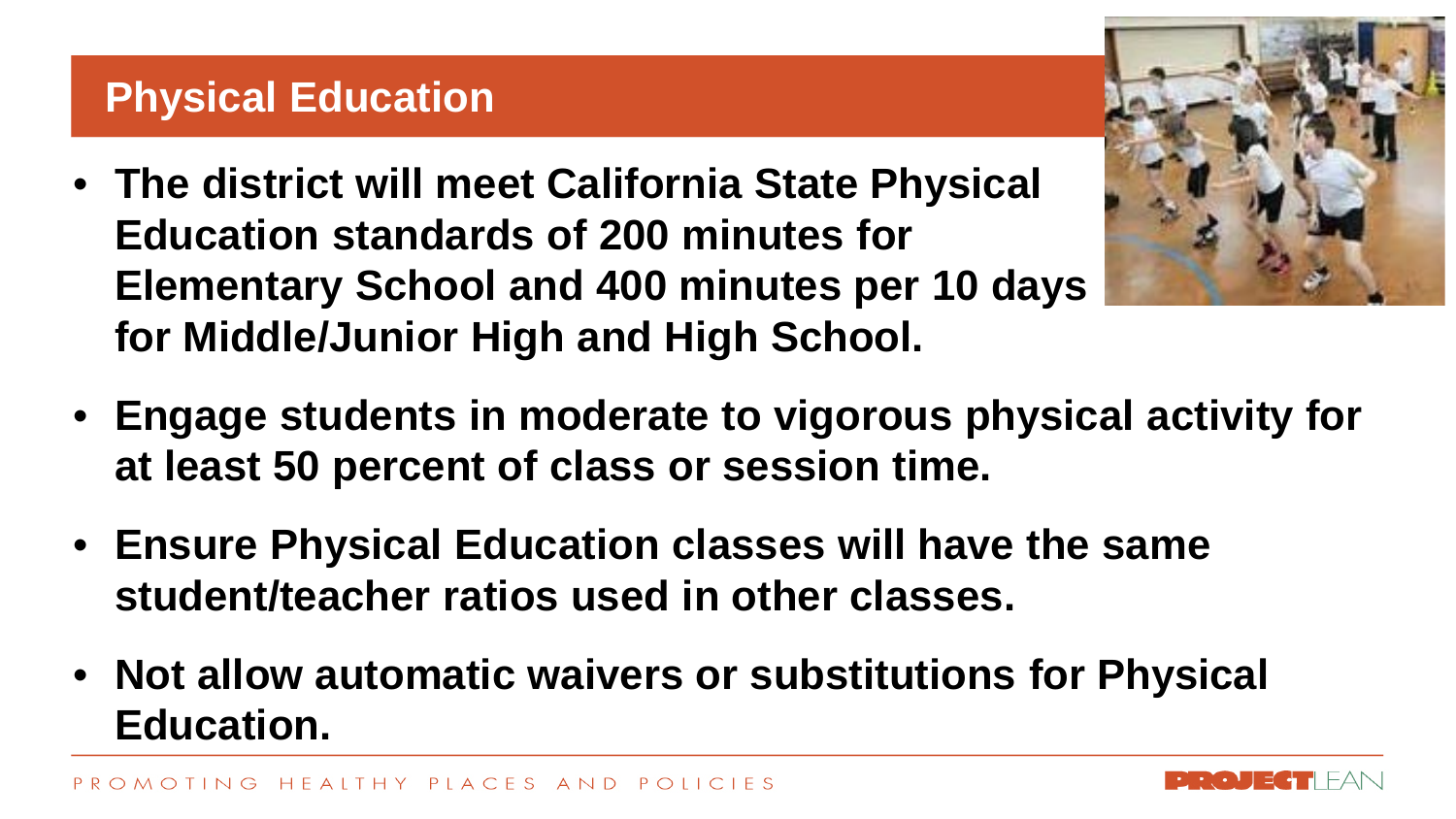## **Physical Activity**

• **In classroom PA**

• **Recess**

• **Safe Routes to School**

• **Joint / Shared Use**

![](_page_22_Picture_5.jpeg)

![](_page_22_Picture_6.jpeg)

![](_page_22_Picture_7.jpeg)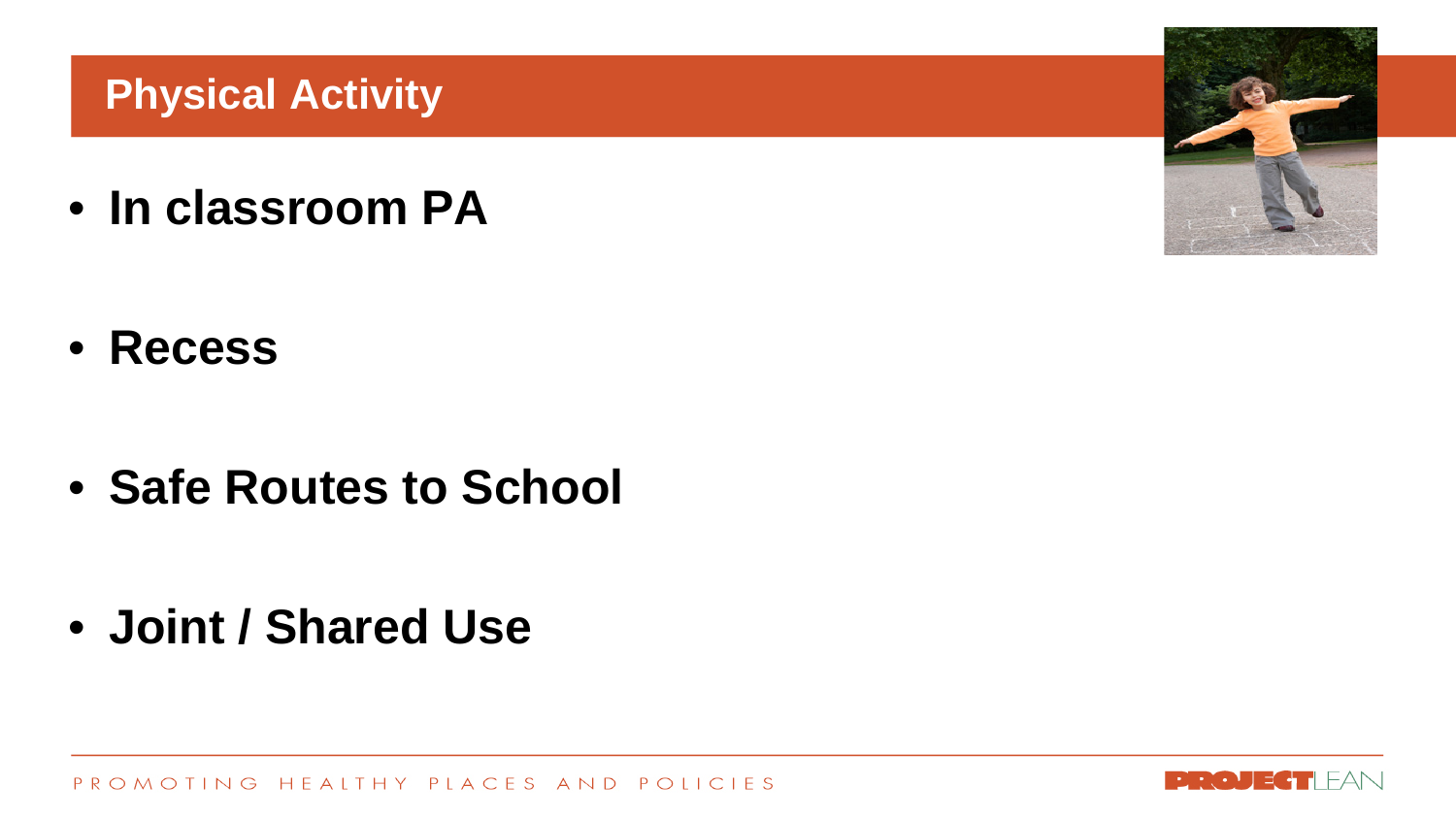### **Marketing & Advertising**

• **Schools should be commercial free spaces, with no advertising to kids** 

![](_page_23_Picture_2.jpeg)

![](_page_23_Picture_3.jpeg)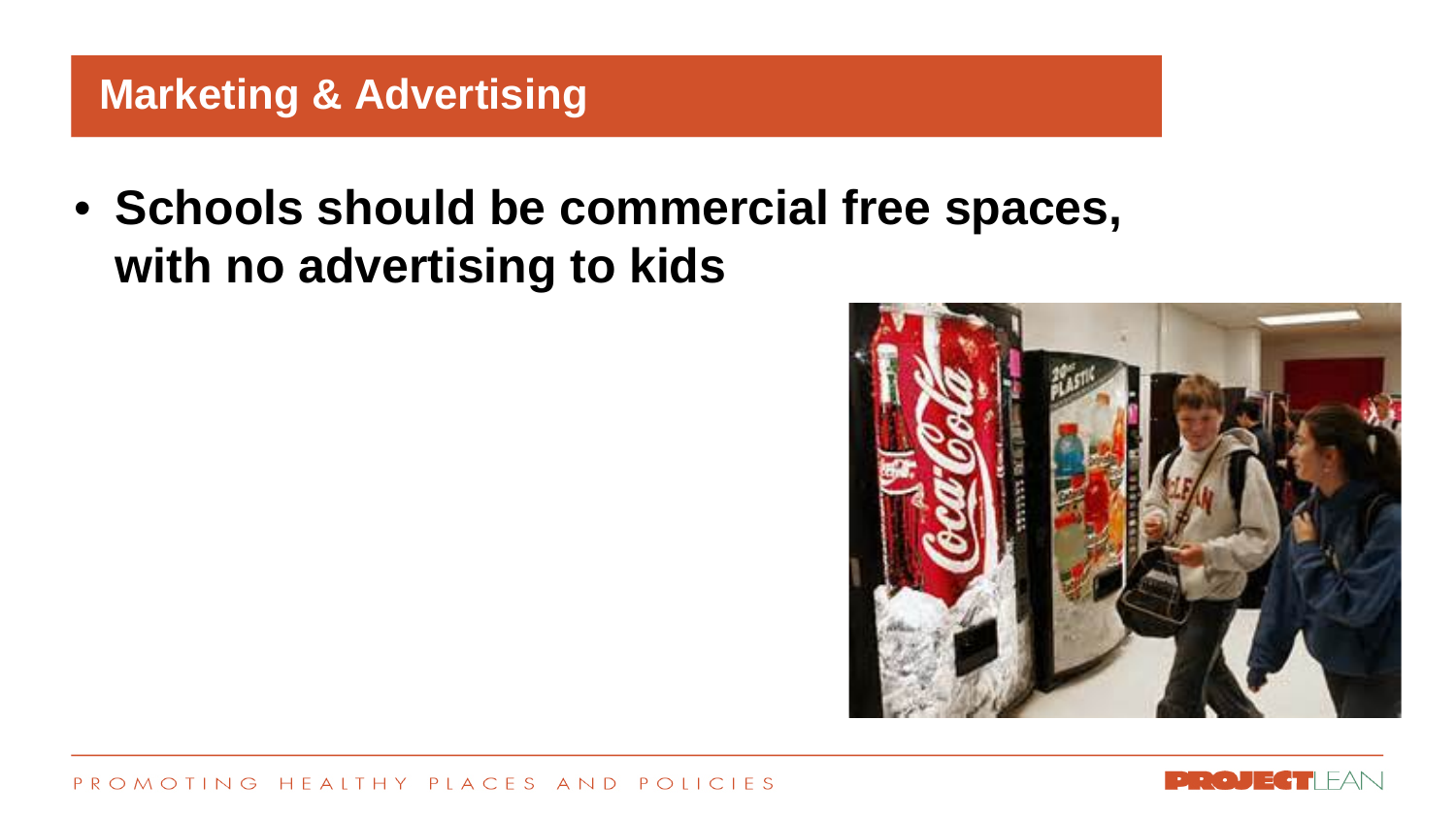#### **District Examples**

![](_page_24_Picture_2.jpeg)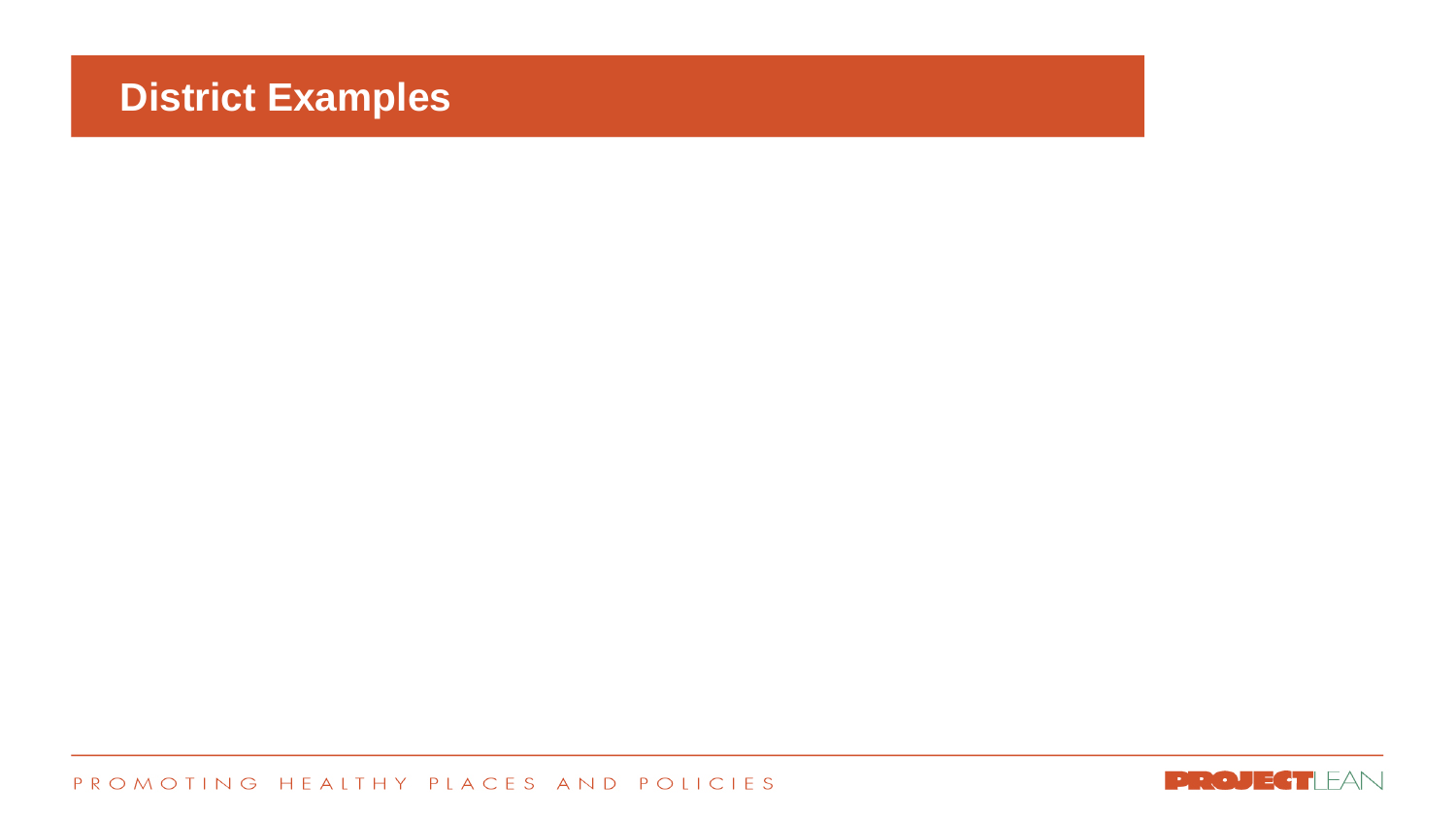![](_page_25_Picture_1.jpeg)

## *Physical Environment, Health & Safety*

- **School sites will promote a drug- and substance-free environment and will encourage making healthy choices at home and at school.**
- **School sites will enforce an "anti-bullying" policy and encourage social tolerance and respect for others.**

![](_page_25_Picture_6.jpeg)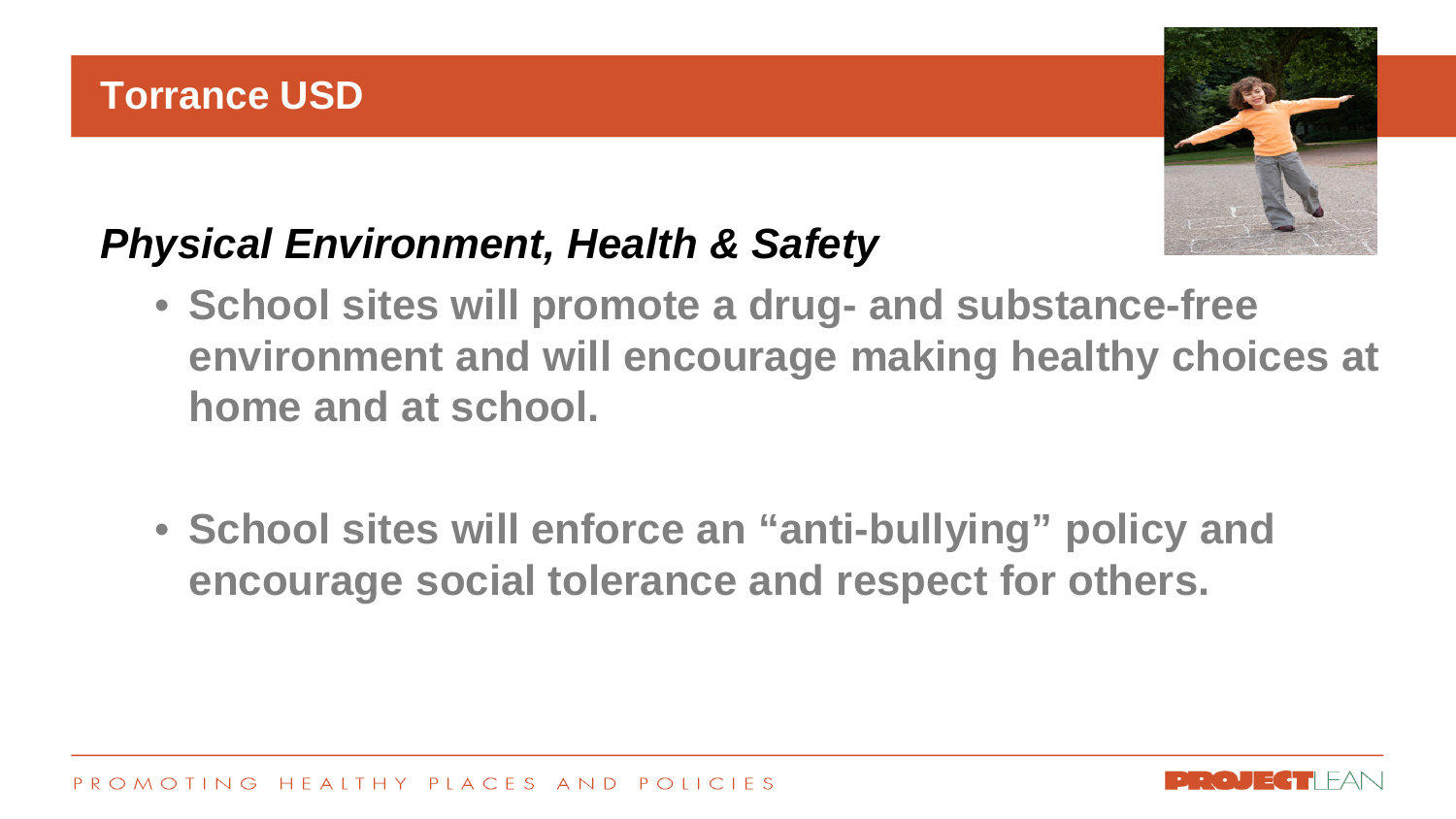## *Health Services Activity Goals*

• **The District will ensure each student has access to a credentialed school nurse to receive health guidance.** 

# *Employee Wellness Activity Goals*

• **Food and beverages served, sold or otherwise made available to staff, shall comply with the District's nutrition standards.**

![](_page_26_Picture_6.jpeg)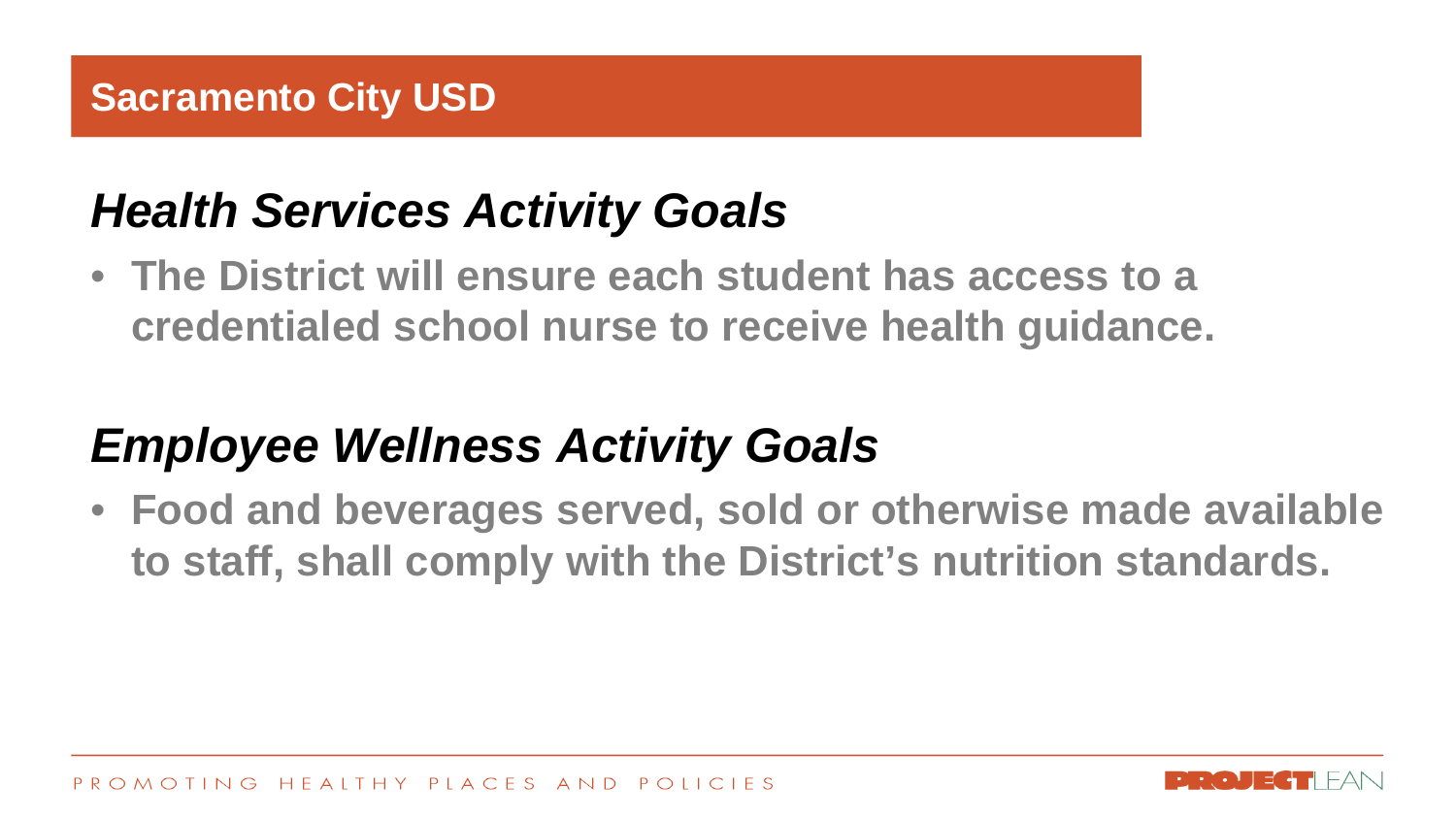![](_page_27_Picture_1.jpeg)

*Family and Community Involvement Goals:* **Staff will actively seek input from students and families on policy development and programs designed to address health and safety issues in District schools. This shall include the Student Advisory Board, Parent-Teacher Associations and Organizations, and Family Support Services, among others.** 

![](_page_27_Picture_4.jpeg)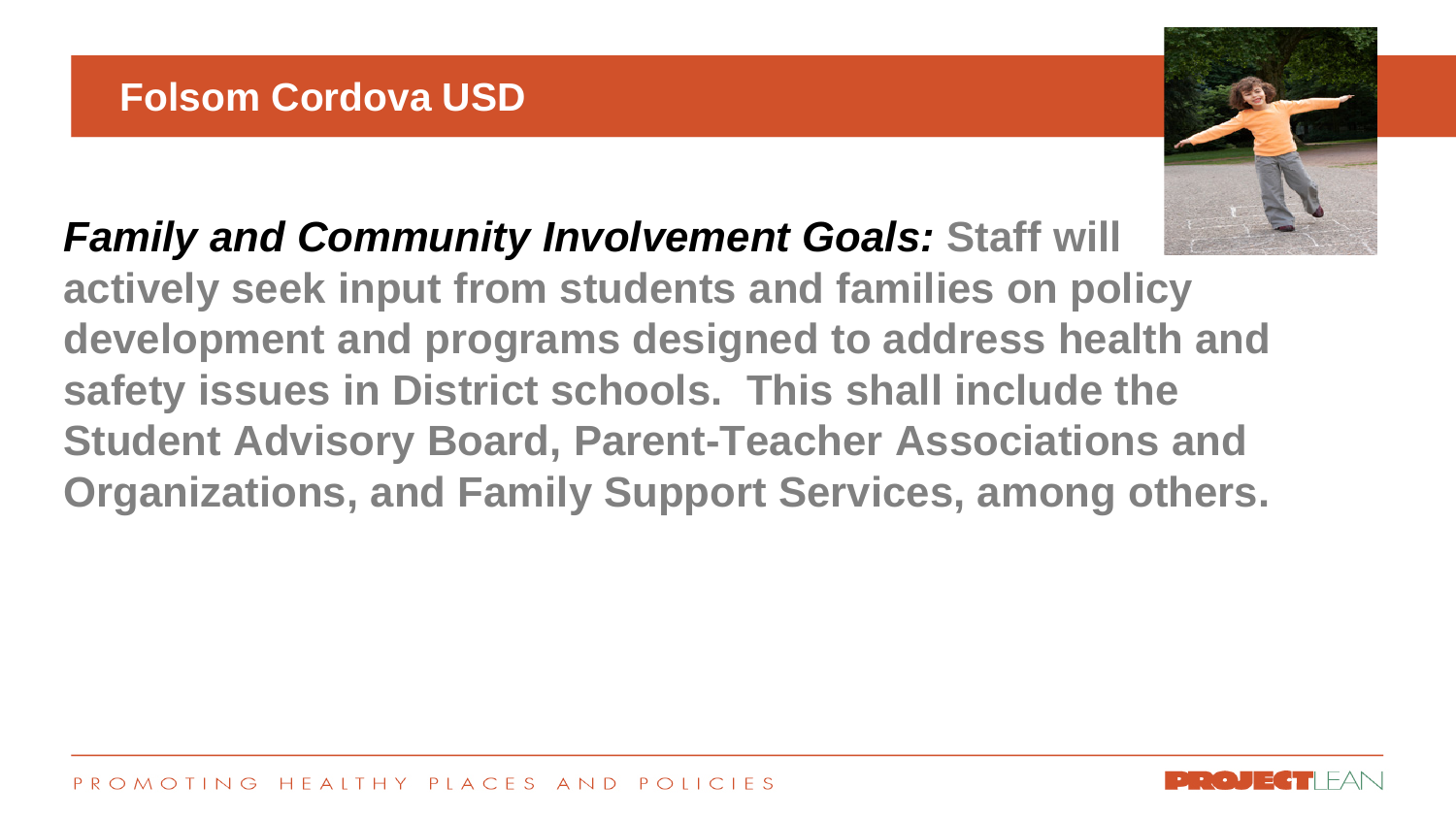## *Parties/Celebrations:*

• **All foods provided during parties/celebrations must be purchased through Earlimart Nutrition Services and approved by Food Service Director**

## *After School Programs:*

• **All food and beverages provided in after school programs must meet or exceed the California Nutrition Standards and Earlimart Nutrition Standards** 

![](_page_28_Picture_6.jpeg)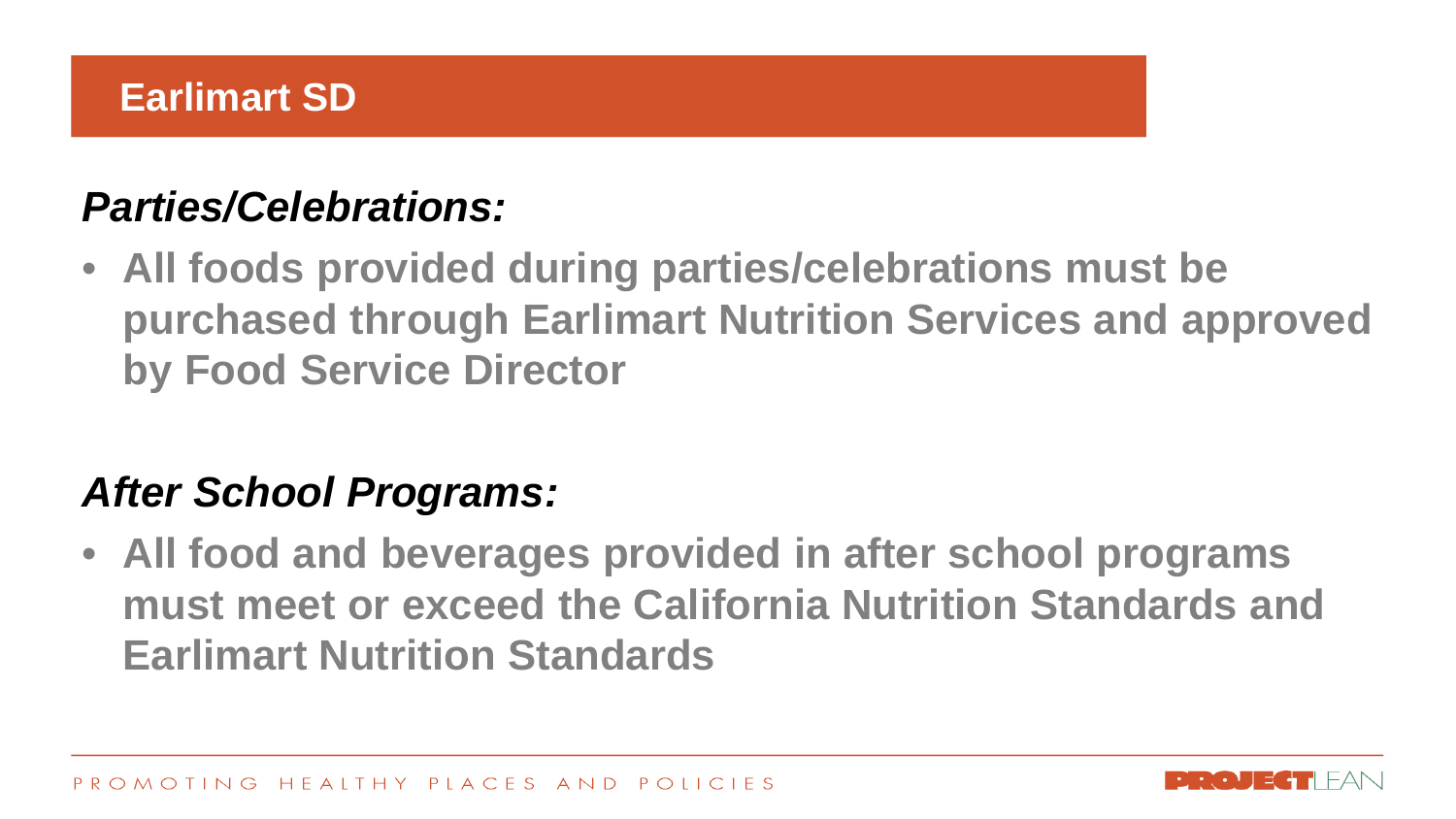#### **Arvin USD**

- *School Meals:* **Beverages may not contain added sweeteners caloric or non-caloric with the exception of chocolate milk, served once a week and only at lunch.**
- *Water:* **Provide all students and employees with access to clean, safe palatable drinking water free of charge at every District facility including cafeteria and eating areas, classrooms, hallways, play yards and athletic fields, and faculty lounges throughout the school day and at before and after school activities.**
- *Vendors:* **The Arvin Union School District will work collaboratively with the city of Arvin and the Arvin Police Department to assure enforcement of City Ordinance 5.05.190 – Peddlers/Vendors**

![](_page_29_Picture_5.jpeg)

![](_page_29_Picture_6.jpeg)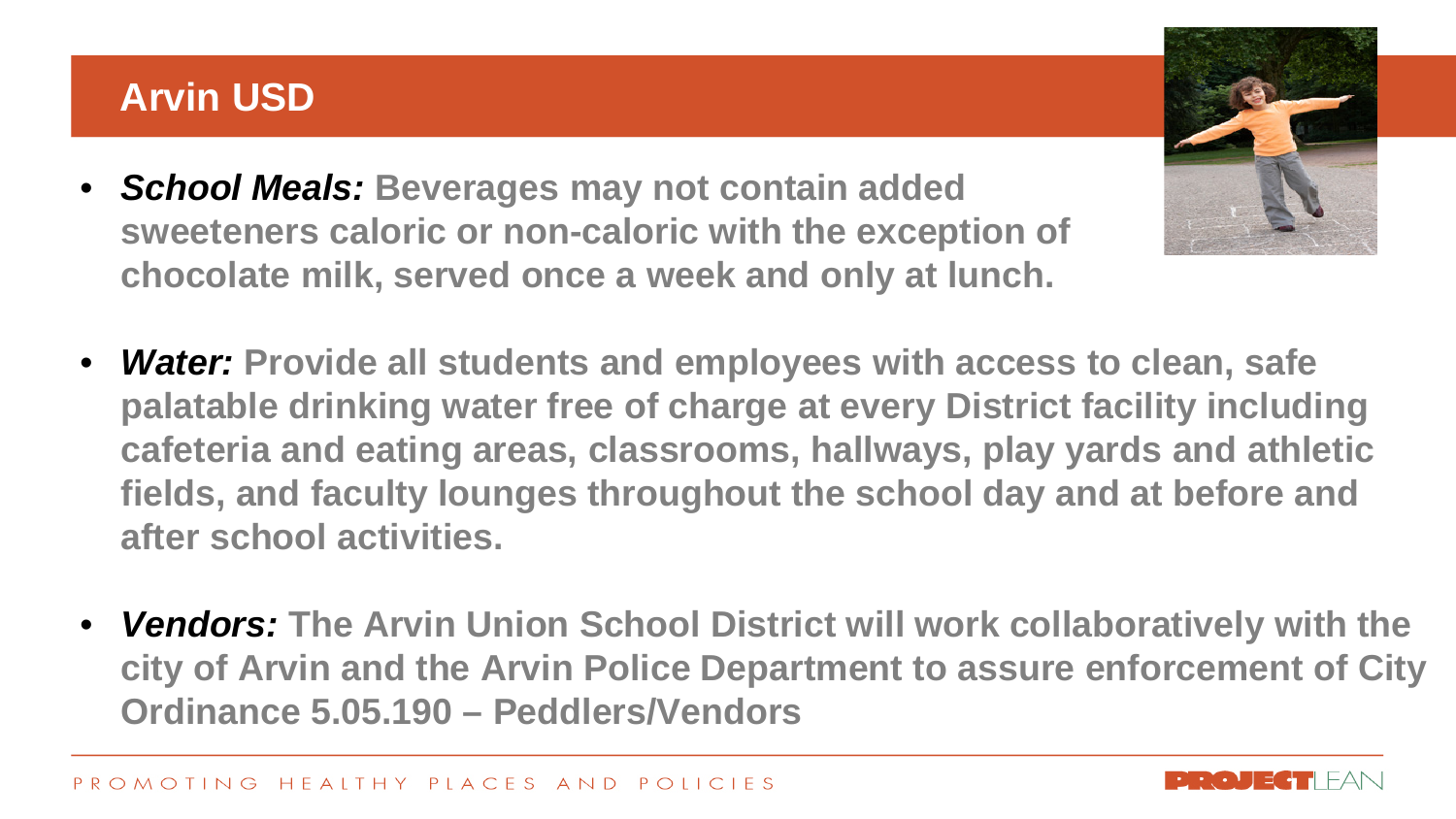#### **Madera USD**

*Water:* **Work towards increasing water availability to students and staff with a goal of a ratio of at least 1 fountain or other non-bathroom source per 100 students by 2020, ideally with bottle refilling capacity.**

*Vending:* **Will not renew contracts with soda companies or industry in order to eliminate sugary beverages and marketing of such companies on campus.**

*Training:* **Provide annual training for all elementary school teachers (i.e., SPARK training.), and provide them with ideas/instructions manual for physical education and activities in and outside of the classroom.**

*Lactation Accommodation:* **Teachers and students who are breastfeeding will be assured access to a private space where they can pump or breastfeed as needed.** 

![](_page_30_Picture_6.jpeg)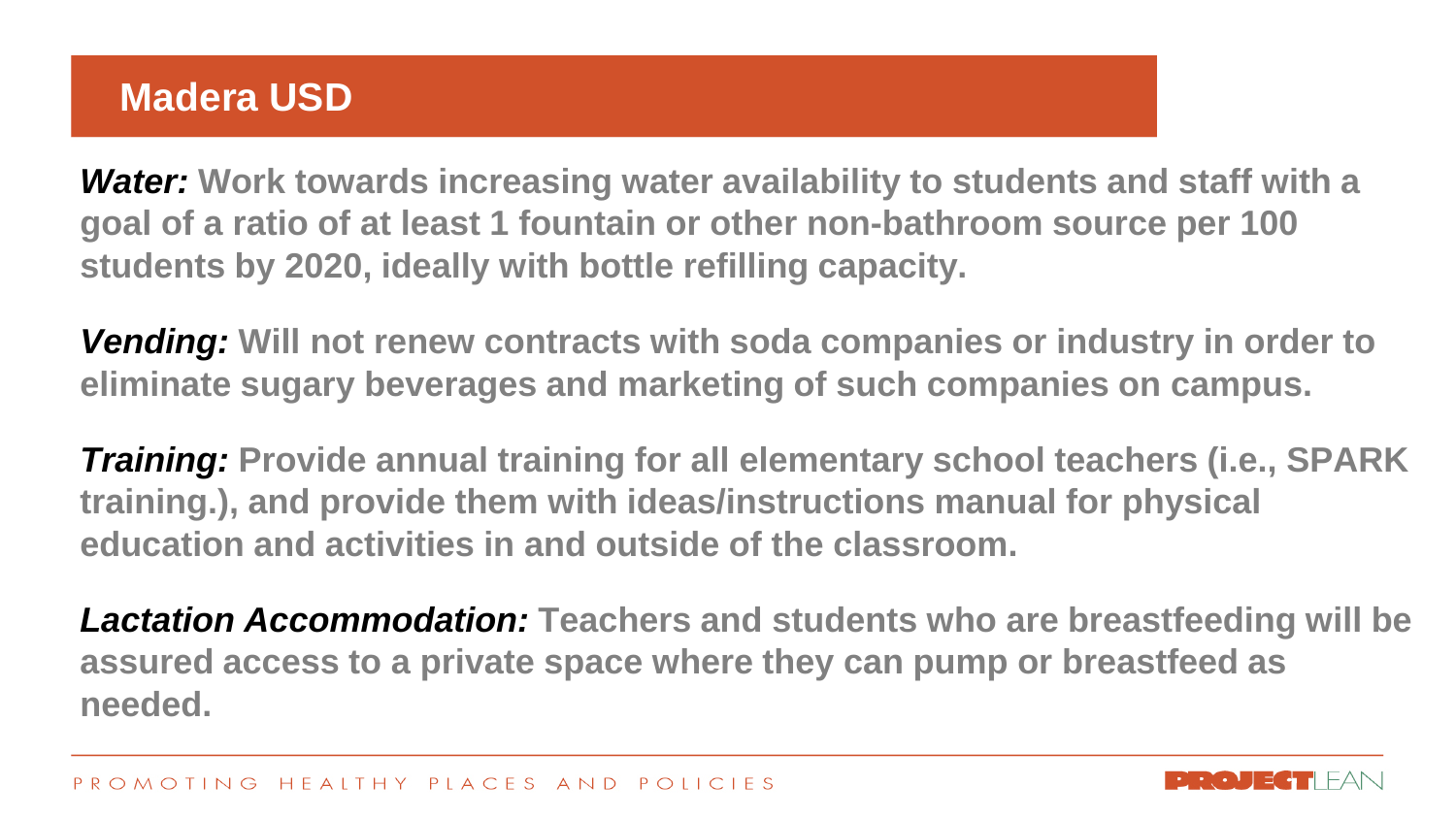#### **Lompoc USD**

*Wellness Committee: To ensure representation from each school site…the following representatives…District's Wellness Committee:*

- *A District/school staff member*
- *A community representative*
- *High school student representative*

*Nutrition Education: Are integrated in before- and after-school programs, summer learning programs, and school garden programs*

**Water: The District is installing refrigerated, filtered water refill stations on all** *campuses.* 

*Classroom Parties: Order classroom party foods from Child Nutrition Services... Healthy Snacks Order Form available on the District's website (under Wellness Committee).*

![](_page_31_Picture_9.jpeg)

![](_page_31_Picture_10.jpeg)